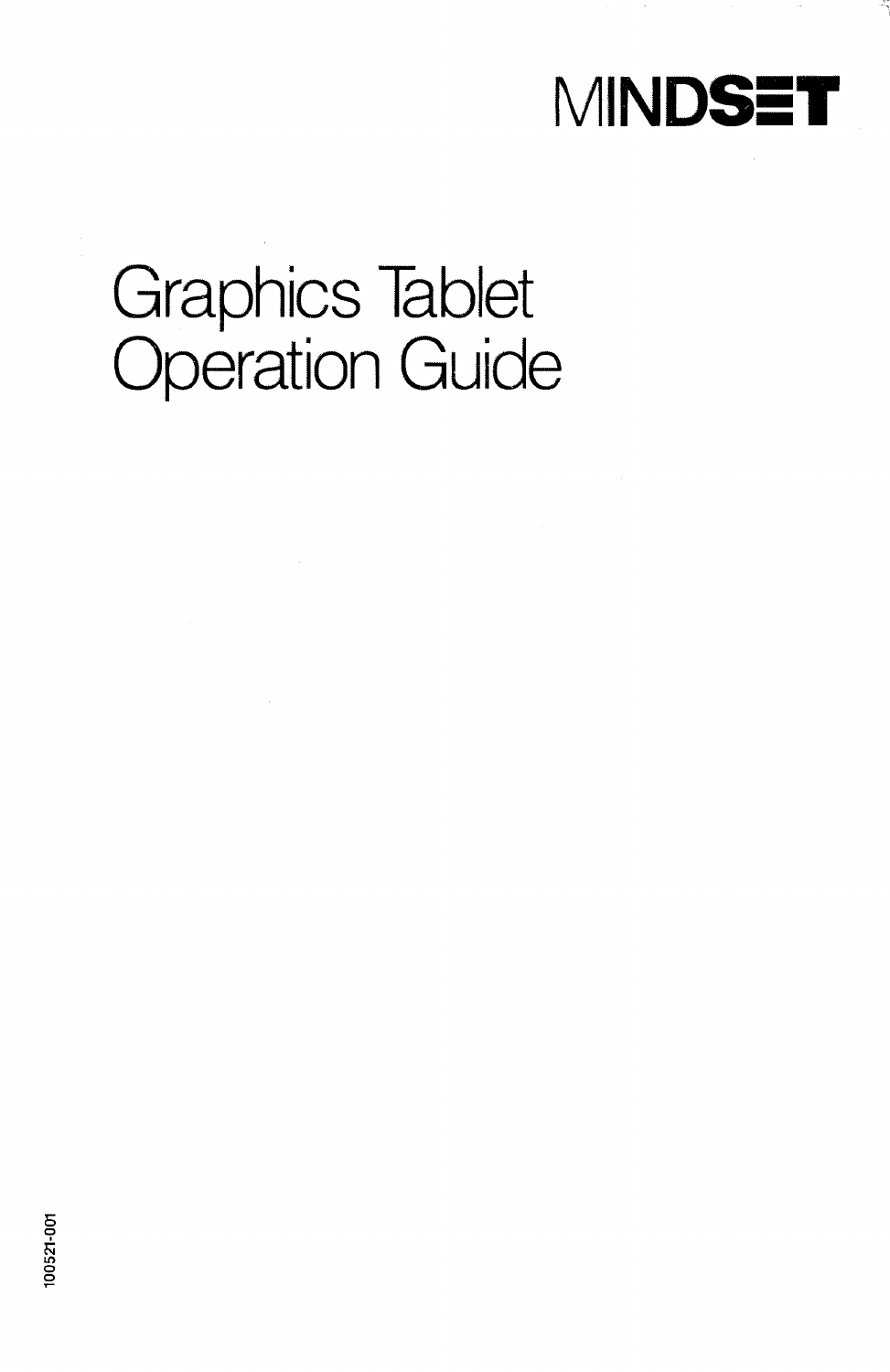#### **LIMITED WARRANTY**

Mindset Corporation ("Mindset") warrants the product it manufactures for a period of 90 days from the date of purchase. During the warranty period, Mindset at its option will repair or replace components that prove to be defective at no charge provided the product is returned to an authorized Mindset dealer.

This warranty does not apply if, in the opinion of Mindset, the product has been damaged by accident, misuse, misapplication, or as a result of service or modification by other than an authorized Mindset dealer.

NO OTHER WARRANTIES ARE EXPRESSED OR IMPLIED, INCLUDING, BUT NOT LIMITED TO, THE IMPLIED WARRANTIES OF MERCHANTABILITY AND FITNESS FOR A PARTICULAR PURPOSE. ANY IMPLIED WARRANTIES ARE LIMITED IN DURATION TO THE WARRANTY PERIOD SET FORTH ABOVE. IN NO EVENT SHALL MINDSET BE LIABLE FOR LOST PROFITS, LOSS OF GOODWILL, OR ANY OTHER SPECIAL OR CONSEQUENTIAL DAMAGES.

This warranty gives you specific legal rights. You may also have other rights, or certain limitations herein may not apply to you under applicable state law.

The information in this guide is subject to change.

MINDSET® is a registered trademark of Mindset Corporation.

Copyright © 1984, Mindset Corporation. All rights reserved. Printed in U.S.A. 100521-001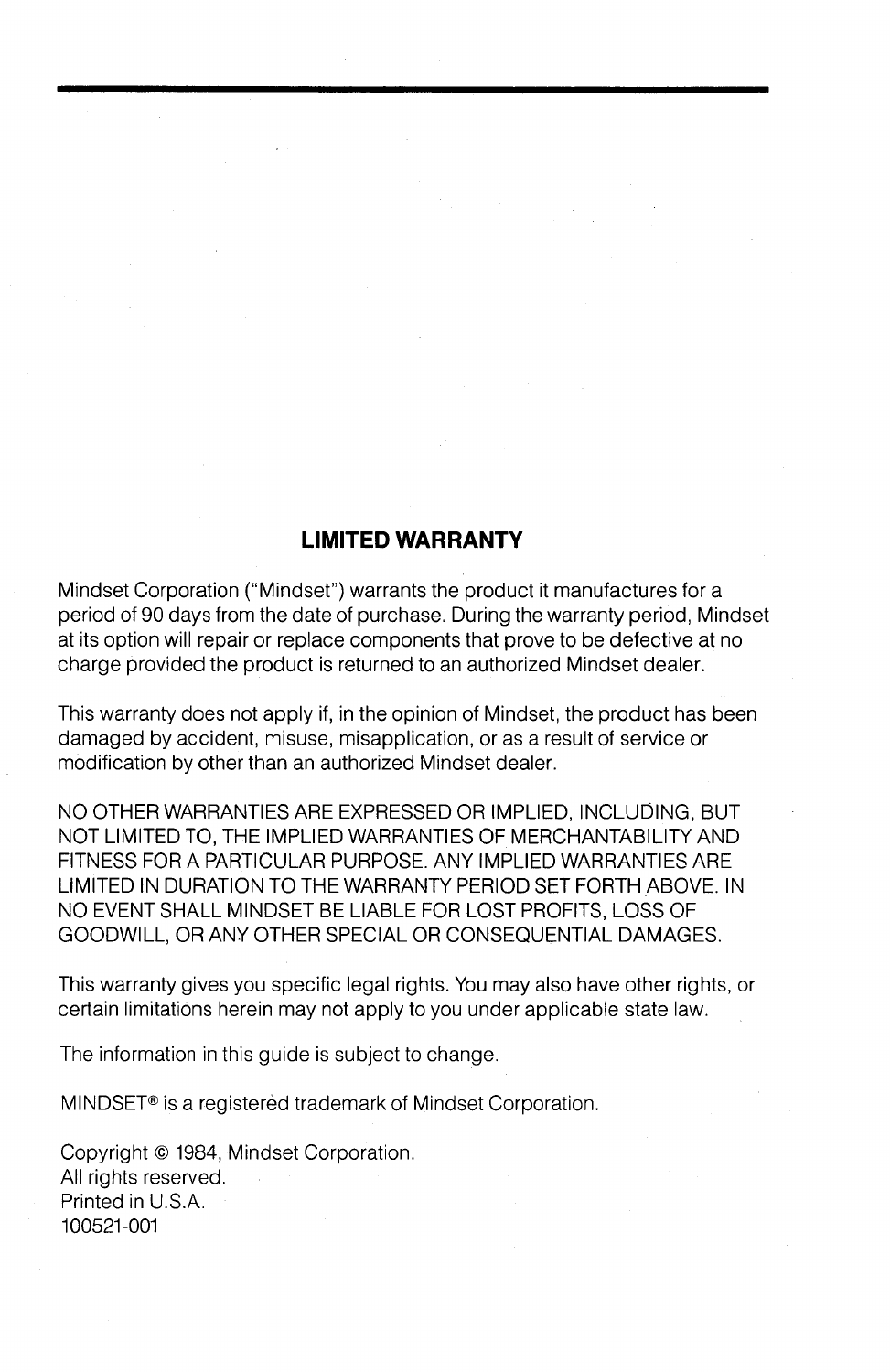#### **FEDERAL COMMUNICATIONS COMMISSION RADIO FREQUENCY INTERFERENCE STATEMENT**

#### **INSTRUCTIONS TO USER**

This equipment generates and uses radio frequency energy and if not installed and used properly, that is, in strict accordance with the manufacturer's instructions, may cause interference to radio and television reception. It has been type tested and found to comply with the limits for a Class B computing device in accordance with the specifications in Subpart J of Part 15 of FCC Rules, which are designed to provide reasonable protection against such interference in a residential installation. However, there is no guarantee that interference will not occur in a particular installation. If this equipment does cause interference to radio or television reception, which can be determined by turning the equipment off and on, the user is encouraged to try to correct the interference by one or more of the following measures:

Reorient the receiving antenna.

Relocate the computer with respect to the receiver.

Move the computer away from the receiver.

Plug the computer into a different outlet so that computer and receiver are on different branch circuits.

If necessary, the user should consult the dealer or an experienced radio-television technician for additional suggestions. The user may find the following booklet prepared by the Federal Communications Commission helpful:

"How to Identify and Resolve Radio-TV Interference Problems"

This booklet is available from the U.S. Government Printing Office, Washington, DC 20402, Stock No. 004-000-00345-4.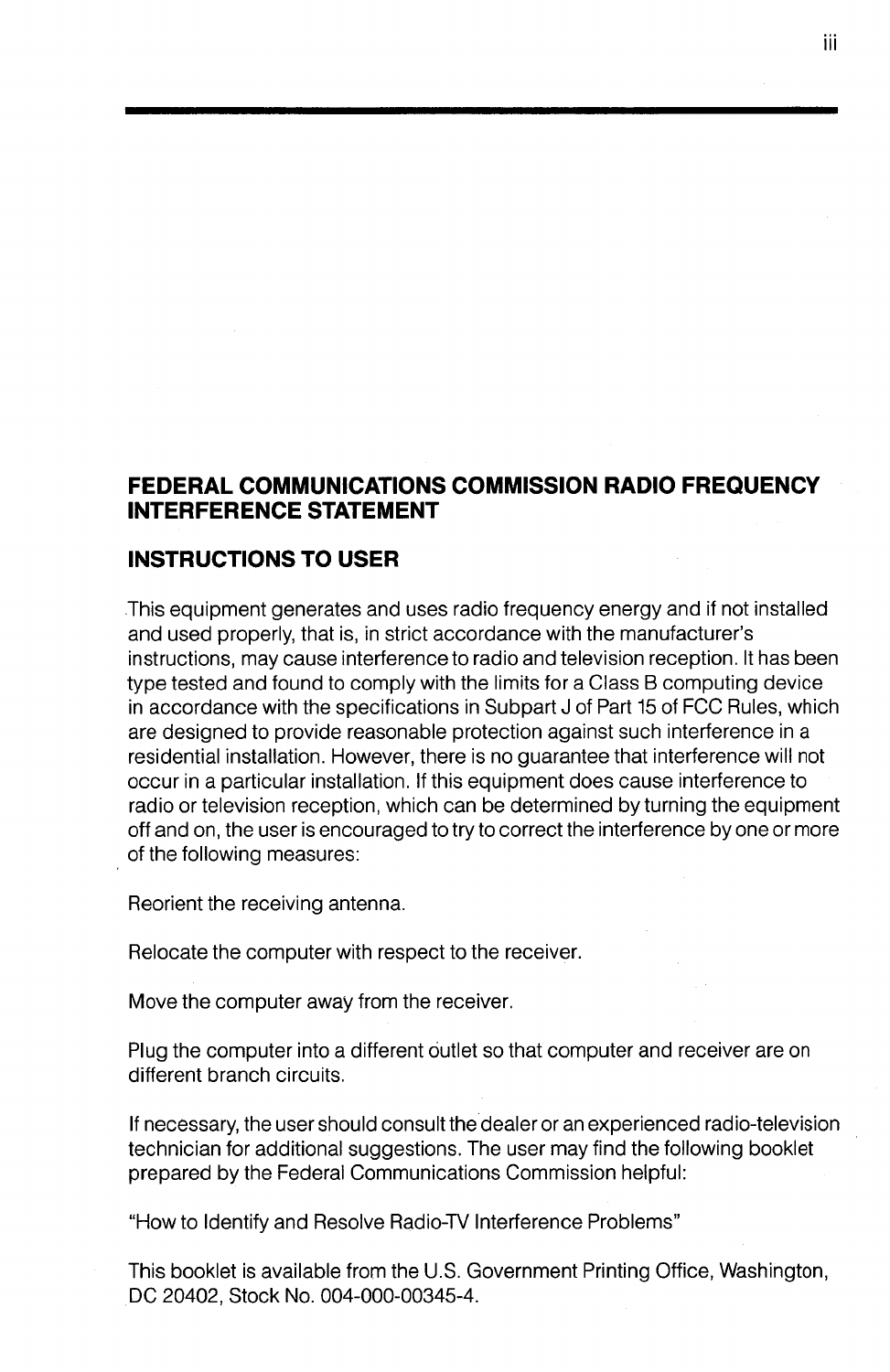### **Contents**

#### **Section 1 Introduction**

What Does a Graphics Tablet Do? How Does a Graphics Tablet Work? How to Use This Guide

#### **Section 2 Setting Up the Graphics Tablet**

**Checklist** System Components Needed Setup Instructions

### **Section 3 Using the Graphics Tablet**

Some General Guidelines The Pen Cartridge The Pen Switch The Tablet's Sensitivity The Lexan Writing Surface The Tablet Switches The Tablet's Active Area

### **Section 4 Care and Maintenance**

The Tablet The Pen The Lexan Writing Surface

**Section 5 Solving Problems**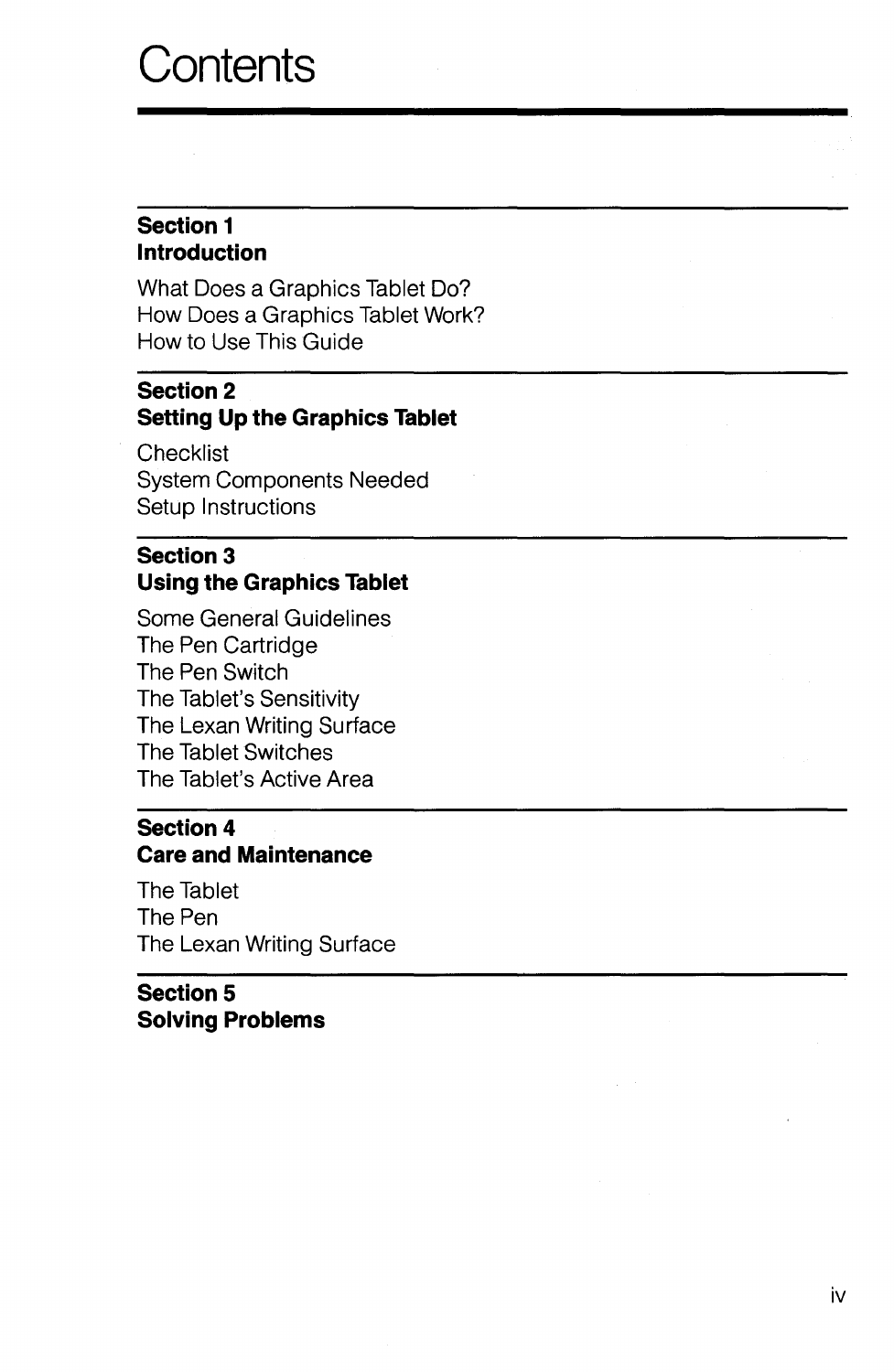#### Appendix A **Hardware Configuration**

Switch Settings Mode/Baud Switches Modes of Operation Baud Rates Program Switches Output Format Baud Rate **Resolution** Remote Mode Internal and External Menu Operations **Origin** 

### **AppendixB The Menu Keyboard**

The Control Keys The Function Keys

#### **Appendix C The RS-232-C Interface Connector**

**AppendixD Specifications**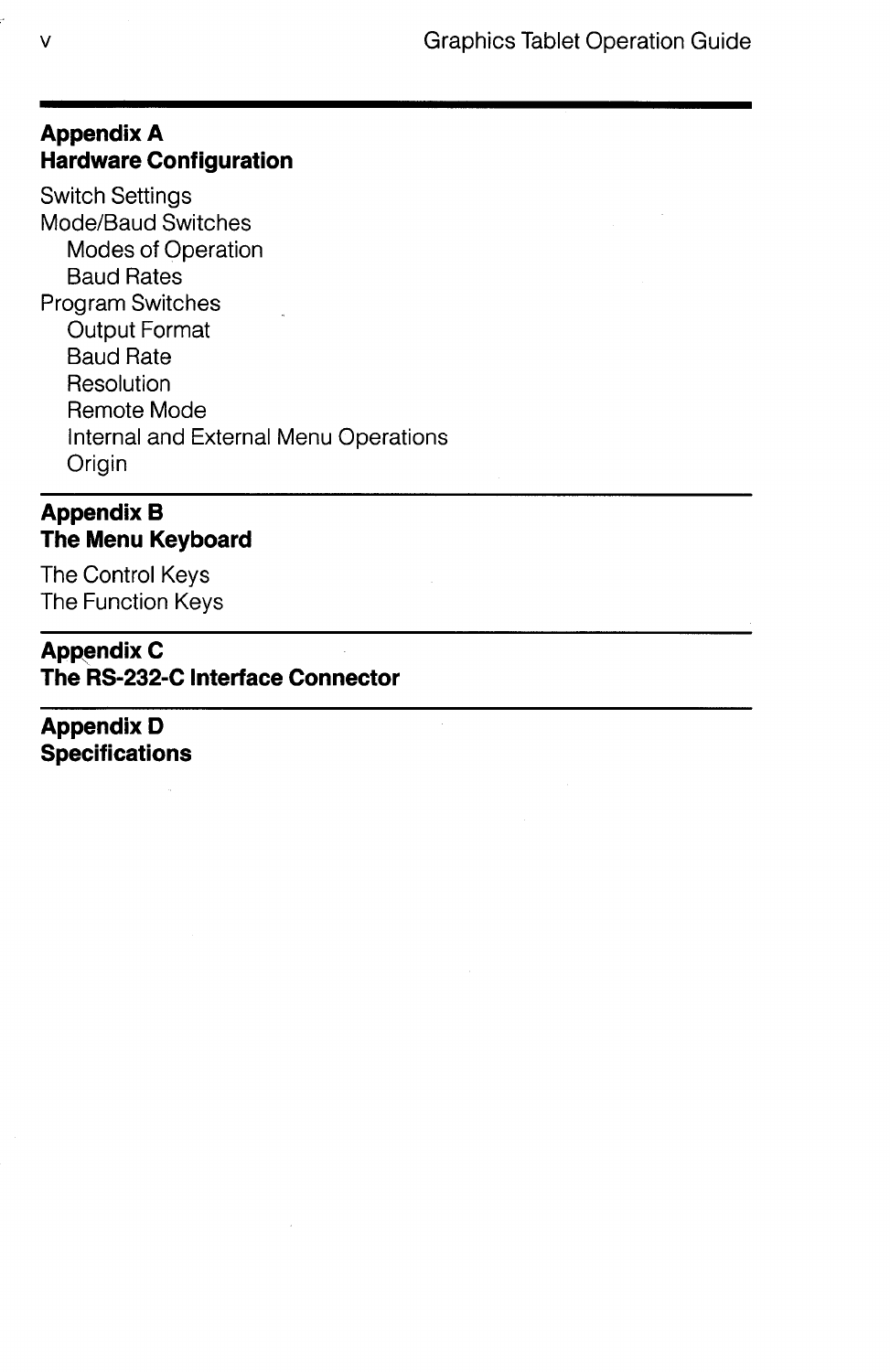### **Figures**

Figure 1: The components of the Graphics Tablet

Figure 2: The back panel of the Graphics Tablet

- Figure 3: The back panel of the Mindset Personal Computer
- Figure 4: The components of the pen
- Figure 5: The location of the mode/baud switches and the program switches
- Figure 6: The mode/baud switch settings
- Figure 7: The program switch settings
- Figure 8: The menu keyboard
- Figure 9: The menu keyboard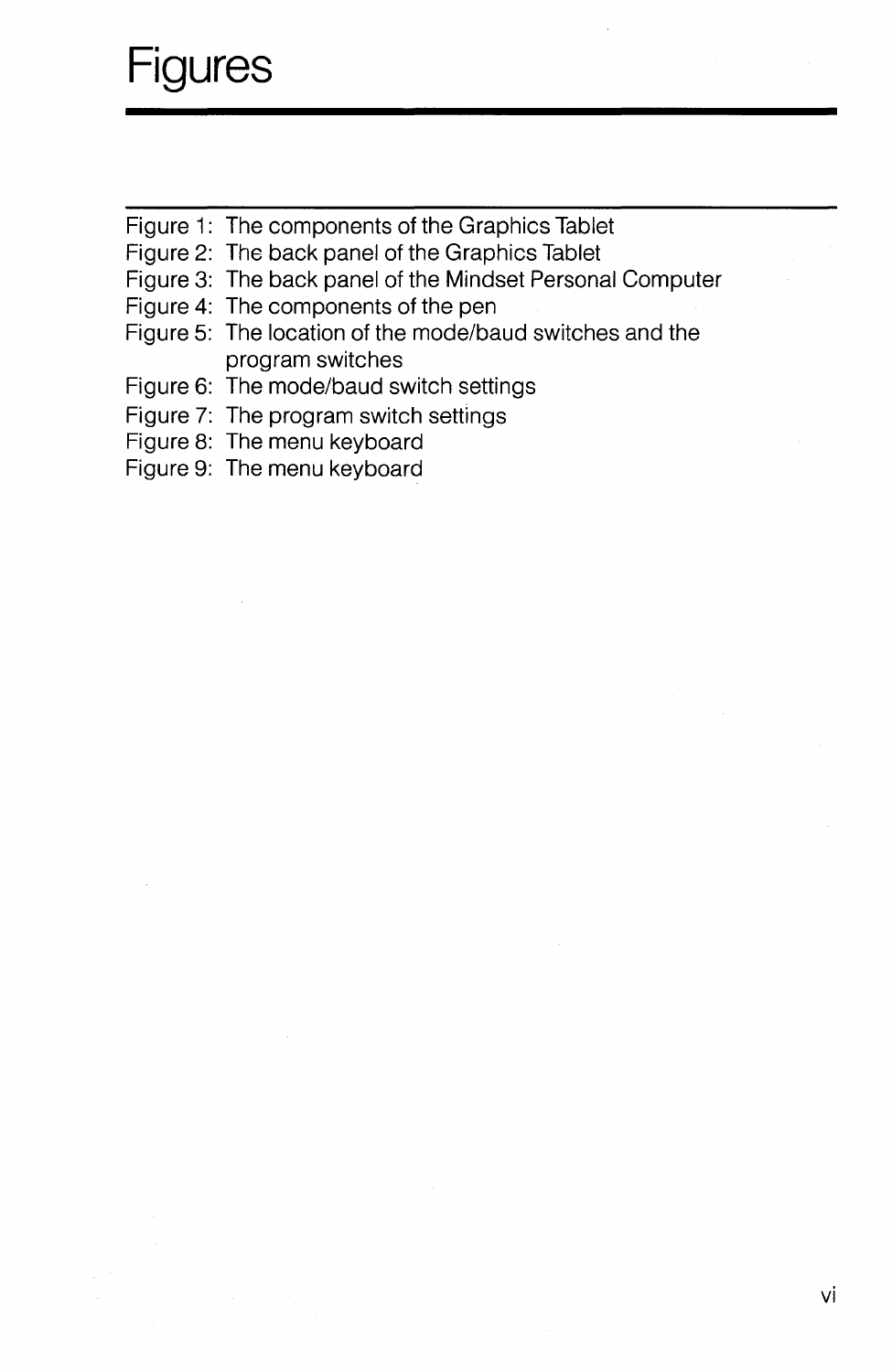- Table 1: Setup matrix for mode/baud switches
- Table 2: Setup matrix for program switches
- Table 3: Setup matrix for program switches 6 and 7
- Table 4: Pin configuration of the RS-232-C connector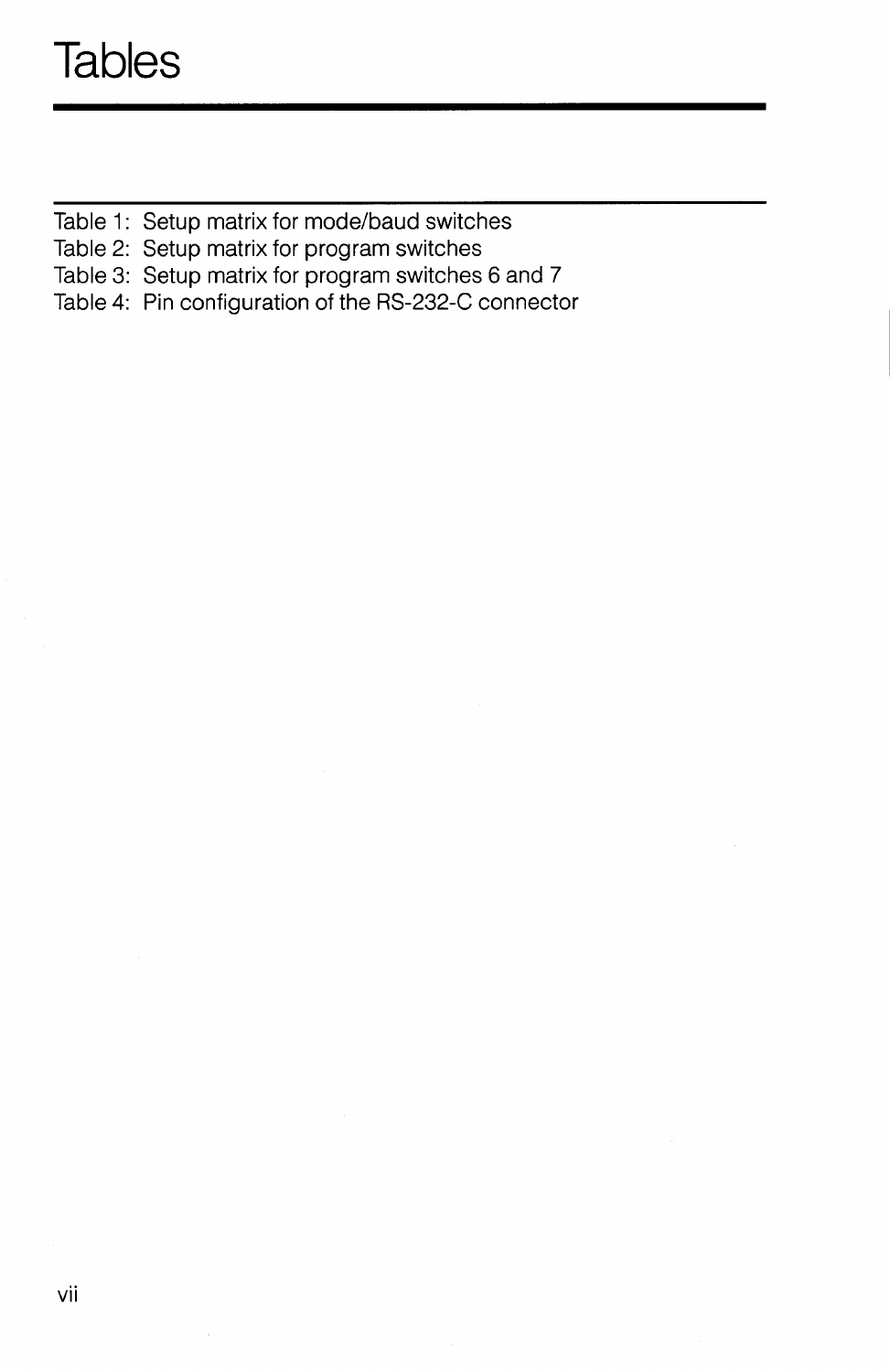### **Section 1**

## **Introduction**

### **What Does a Graphics Tablet Do?**

A graphics tablet (also sometimes called a digitizing tablet) is an electronic version of a pen and paper, with a little something extra. You can use it to write, draw, even paint - electronically, of course. You can also use the tablet for tracing - its removeable lexan writing surface can be placed over your original to protect it from getting marked up. And the pen that comes with your tablet can be fitted with an ink-filled cartridge, so you can draw on a piece of paper placed on the tablet surface and have the drawing "translated" onto your screen.

You can also use the tablet to make a selection from a menu  $-$  just by pointing to it. Because the Mindset Graphics Tablet has a strip of programmable menu keys, a software program can transform it into the command center of your entire system – one key to start the printer, another to save files, and so on.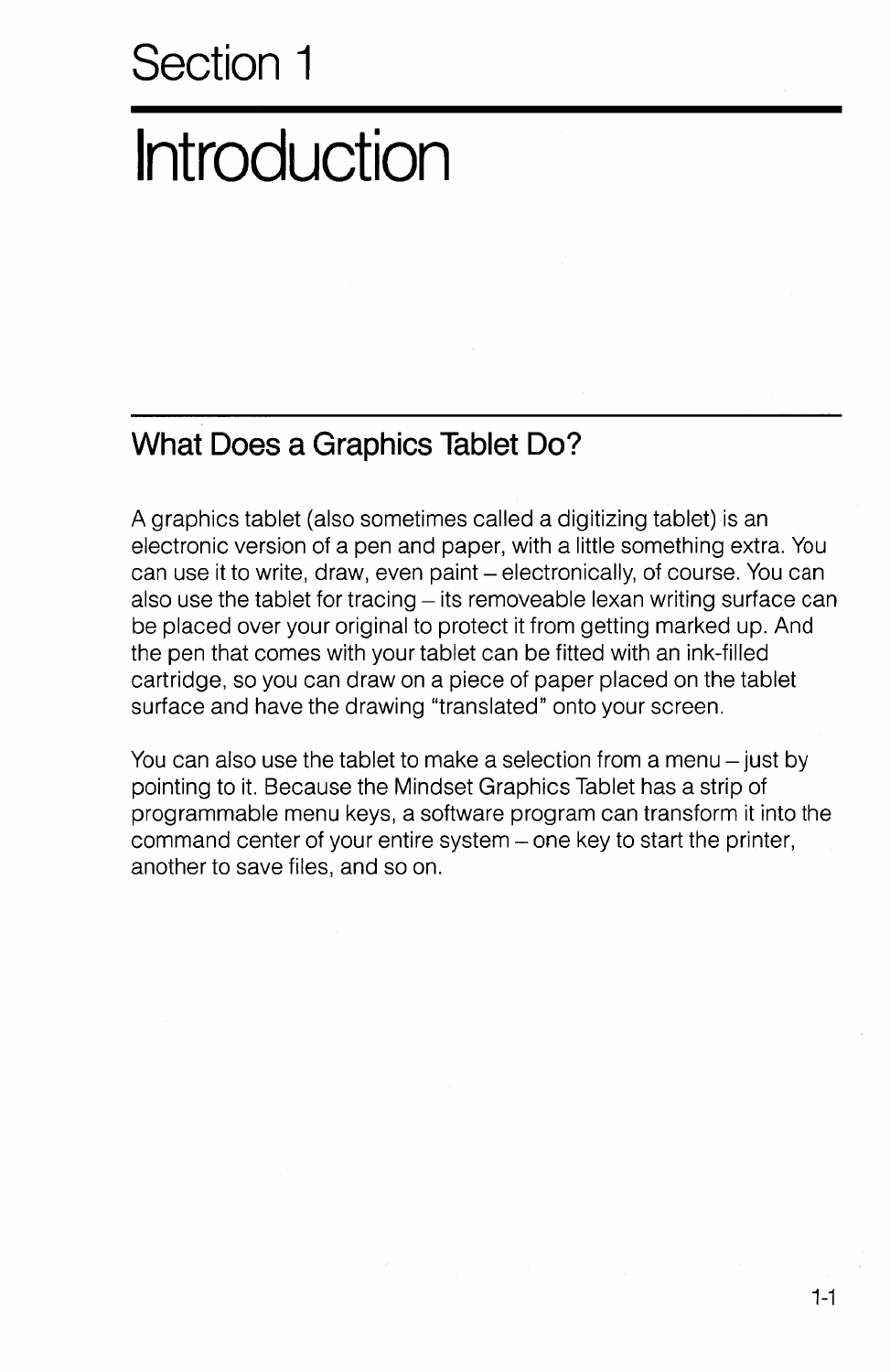### **How Does a Graphics Tablet Work?**

The surface of the tablet is divided into a grid - something like electronic graph paper  $-$  with as many as 40,000 squares per square inch. When you bring the pen near the writing surface, the tablet senses its position and translates it into a pair of x-y coordinates. The tablet then sends that information to the computer, which uses it to pinpoint a corresponding position on your television or monitor screen. If you press the pen down on the tablet, a switch inside the pen is activated; the tablet then sends another piece of information to the computer, which might in its turn put a dot on the screen at the corresponding location.

### **How to Use This Guide**

This Operation Guide consists of five sections (one of which is this Introduction), and four appendices. If you've never used a graphics tablet before, you'll find the rest of this Introduction and Sections 2, 3, and 4 especially helpful.

Section 2, "Setting Up the Graphics Tablet," shows you how to attach the tablet to your Mindset Personal Computer System.

Section 3, "Using the Graphics Tablet," provides information on how to operate the tablet and some suggestions on how to make the best use of it.

Section 4, "Care and Maintenance," will help you keep your tablet in good operating condition.

Section 5, "Solving Problems," can help you diagnose any problems that may arise when you're using your tablet.

The appendices deal with technical matters: the hardware configuration, the menu keyboard, the RS-232-C interface connector, and tablet specifications. If you're unfamiliar with technical terminology, the only part that you need to read is "Switch Settings," at the very beginning of AppendixA.

For convenience, place this guide under the Options tab of your Mindset Personal Computer System Operation Guide.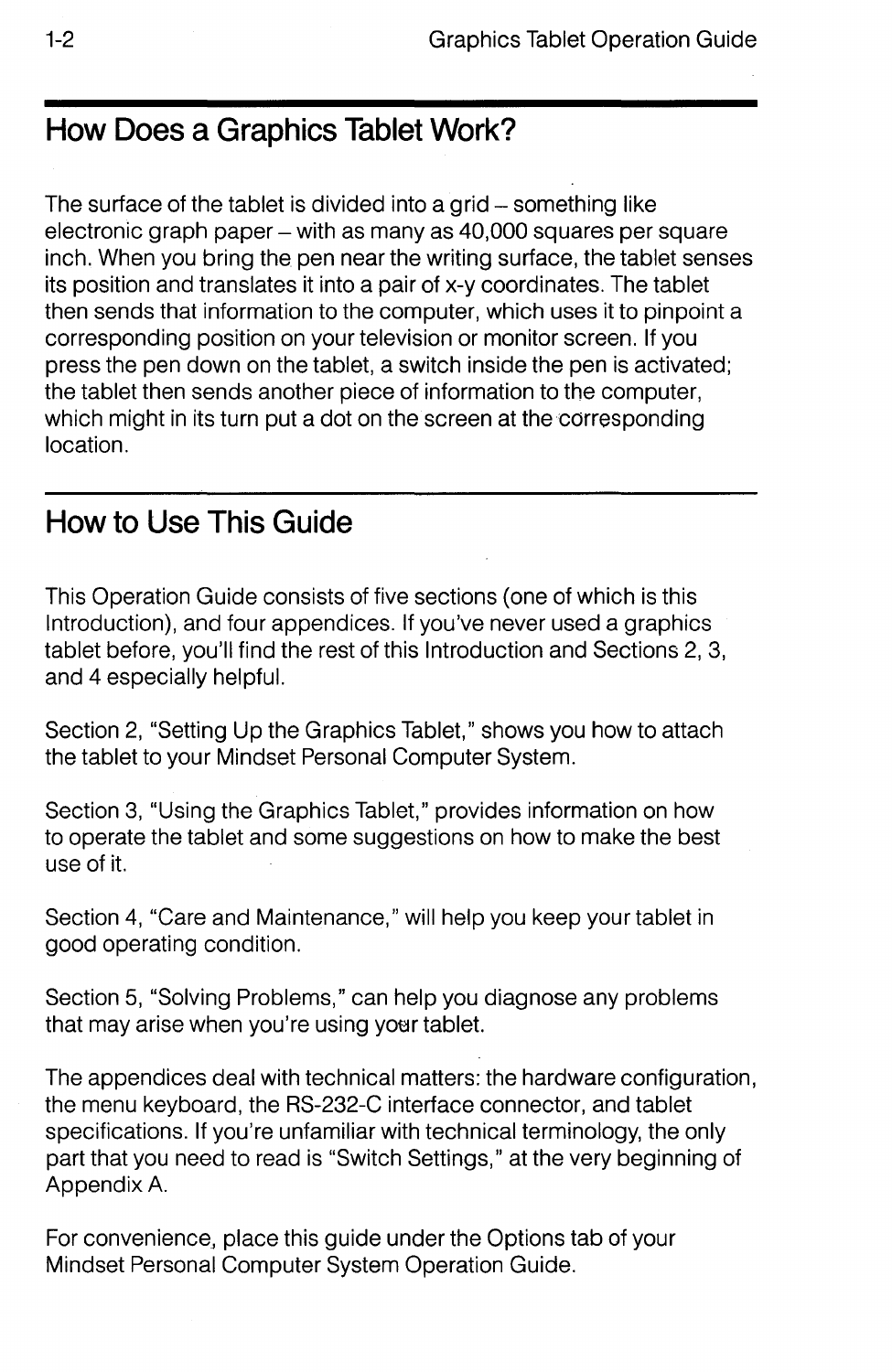### **Section 2**

## **Setting Up the Graphics Tablet**

### **Checklist**

Before you connect the Graphics Tablet to your Mindset Personal Computer System, make sure that your tablet has:

- an RS-232-C cable with a D-shaped connector attached to the tablet;
- a pen with a cable and connector attached to it;
- a removeable lexan writing surface over the active area of the tablet.

If any of these items are missing, contact your dealer.



Figure 1: The components of the Graphics Tablet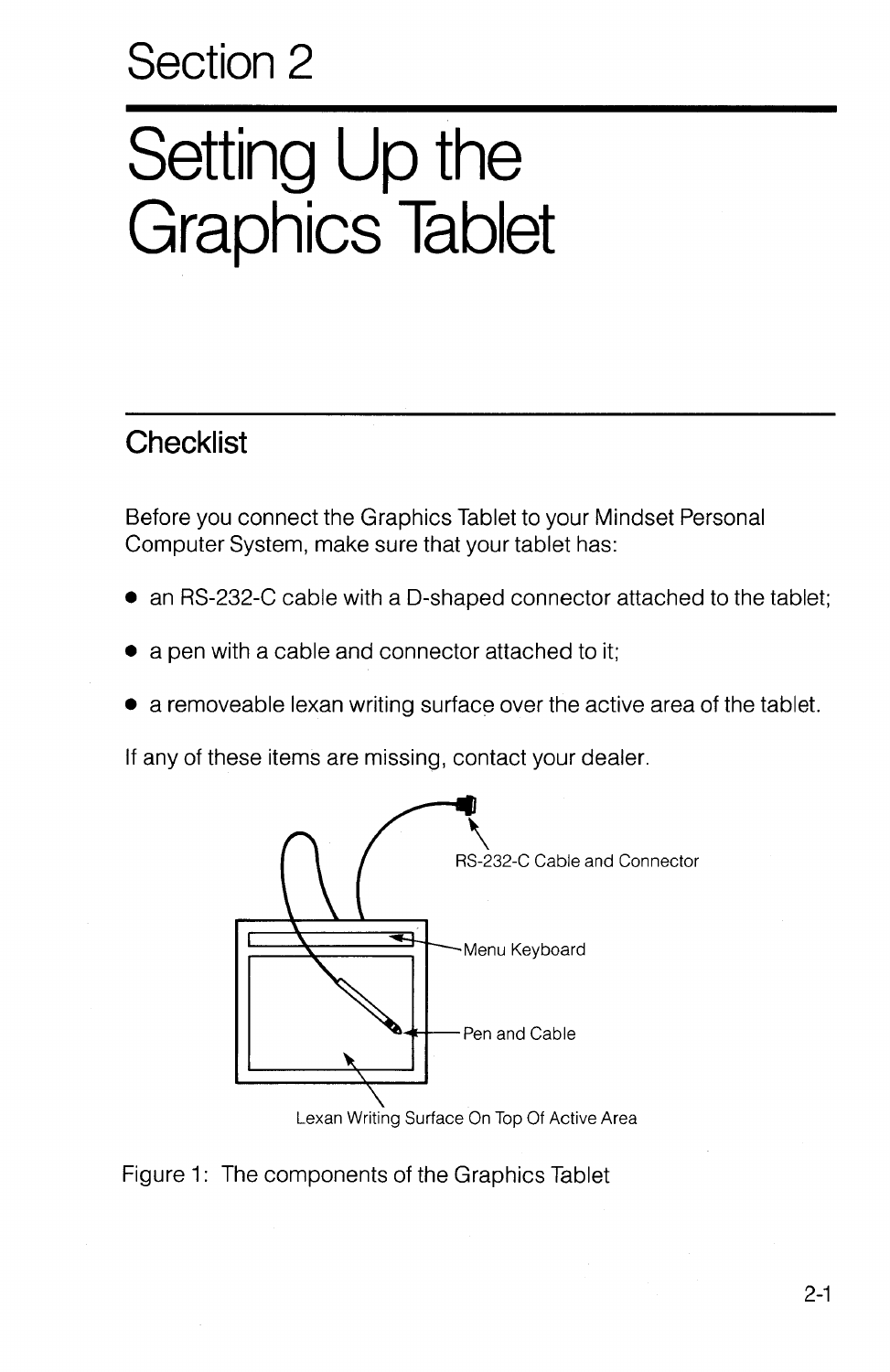### **System Components Needed**

To make use of the Graphics Tablet with your Mindset Personal Computer, you'll need:

- an RS-232-C Module With Power Option (model M-2006);
- a software program, such as Lumena, designed for use with a graphics tablet.

The amount of RAM you need in order to use the tablet with a particular program is determined by the requirements of the program, not those of the tablet. .

### **Setup Instructions**

- 1. Make sure that your computer is turned off.
- 2. The tablet draws power directly from the computer through the RS-232-C Module With Power Option (see Figure 2). If necessary, remove your RS-232-C Module from your computer, make sure that the power switch is in the ON position, and reinstall the module. (See Section 3, "Installation," in the RS-232-C Module With Power Option Operation Guide and to Section 6, "Enhancing Your System," in the Mindset Personal Computer System Operation Guide for module installation instructions.) If your RS-232-C module doesn't have a power switch on it, you'll have to replace it with an RS-232-C Module With Power Option - contact your dealer.



Figure 2: The back panel of the Graphics Tablet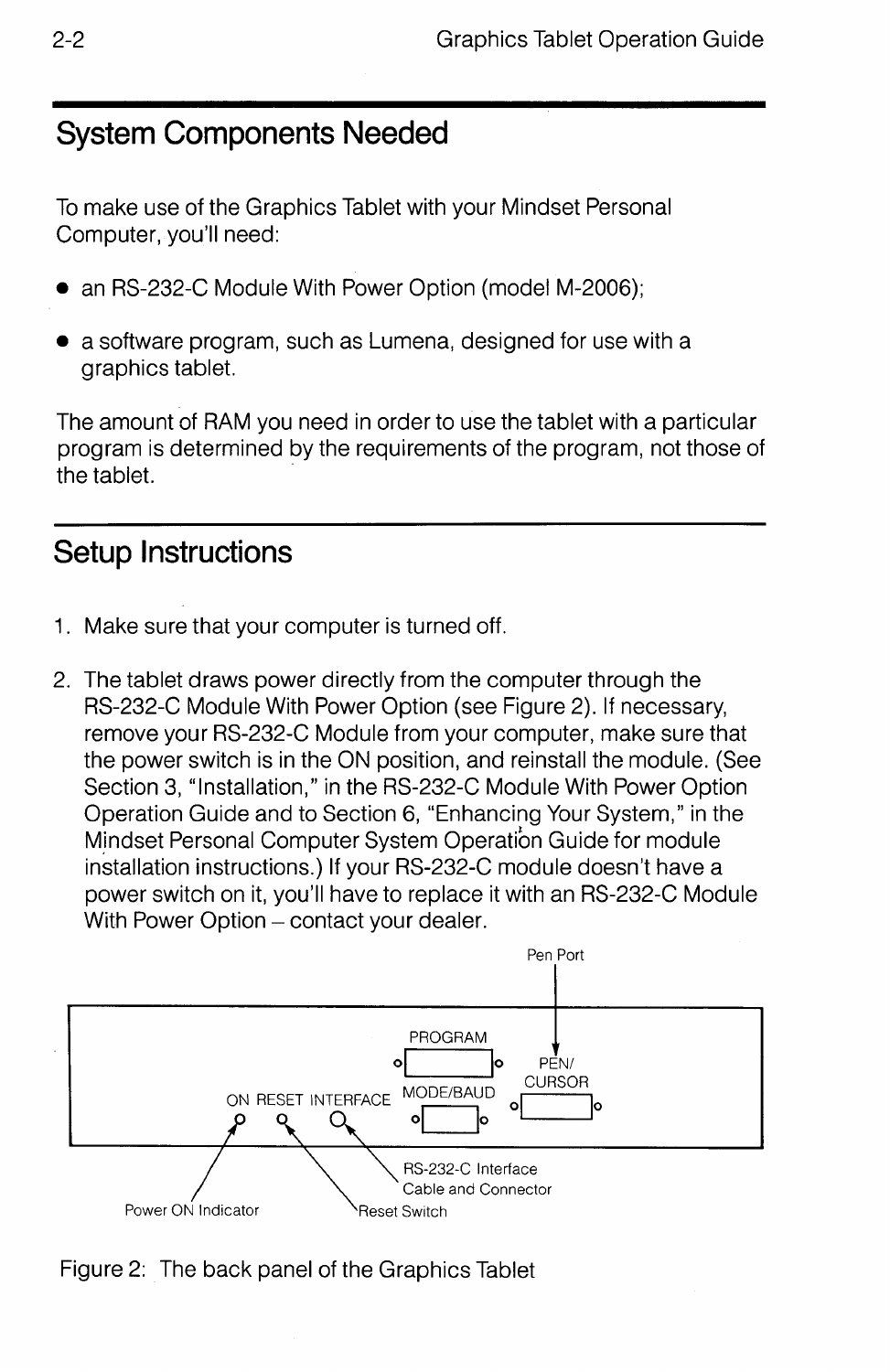3. Connect the D-shaped RS-232-C connector on the tablet cable to the connector on the back of the RS-232-C module (see Figure 2). Tighten the two screws that hold it in place.



Figure 3: The back panel of the Mindset Personal Computer

- 4. Plug the pen into the pen port on the back panel of the tablet (see Figure 3). Tighten the two screws that hold the connector in place.
- 5. Turn your computer on.
- 6. Check the power ON light on the tablet to make sure that it is lit.
- 7. Load the program you want to use into your computer. If the tablet fails to work at this point, see Section 5, "Solving Problems."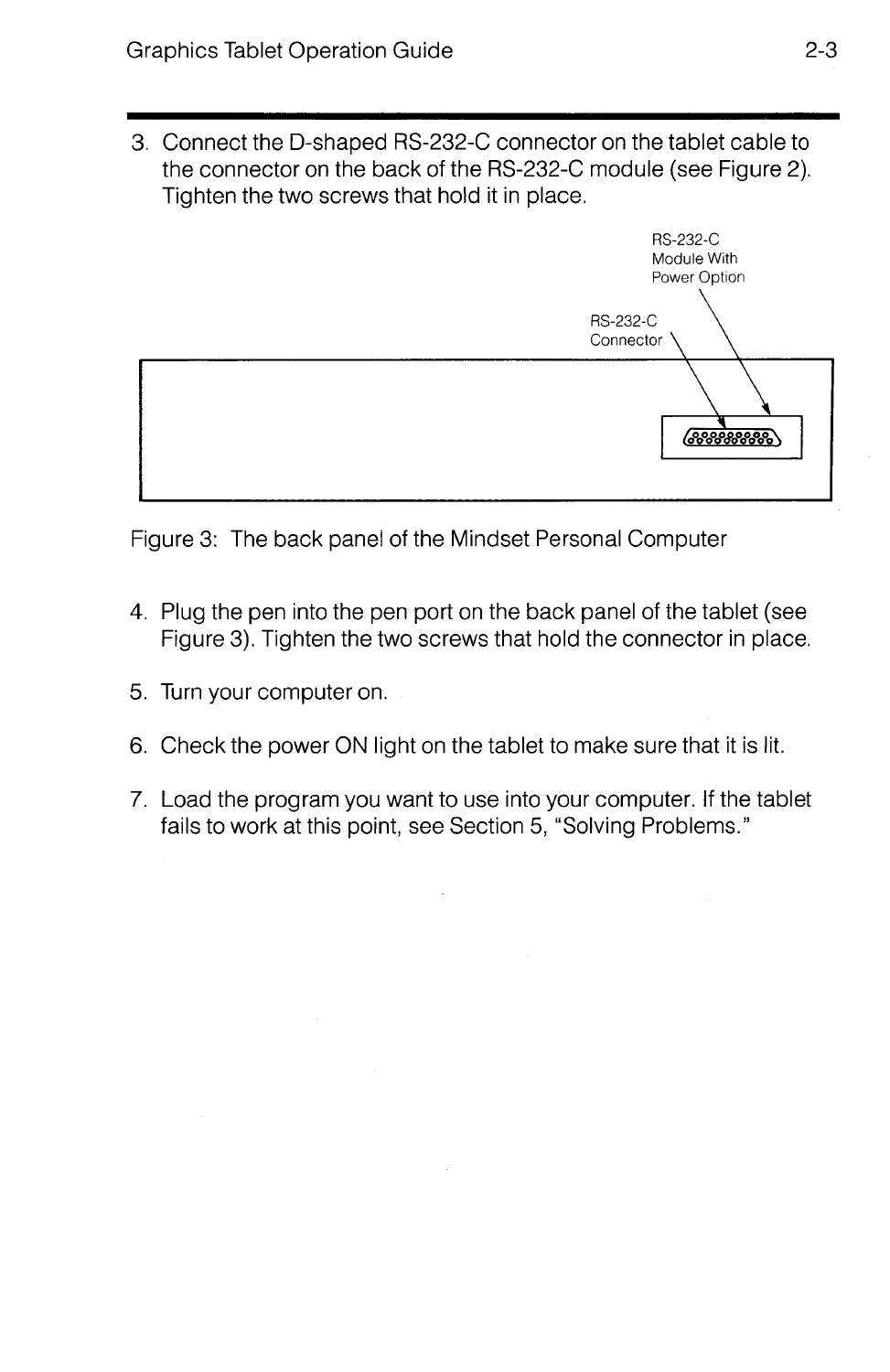### **Section 3**

## Using the **Graphics Tablet**

### **Some General Guidelines**

You'll find that, unless you're tracing a picture or using a drawing guide, using the tablet is easier if you look at your television or monitor screen rather than at the tablet.

Ordinarily, there are three basic gestures for using the pen and tablet:

- $\bullet$  Brief pressure pressing down with the pen, then immediately releasing it - is used to locate a point on the screen, select a color, or initiate a command.
- Sustained pressure pressing down with the pen while moving it is used to draw onscreen.
- $\bullet$  A gliding motion keeping the pen in contact with the tablet but without any pressure – moves the cursor on the screen without leaving a line.

Don't use anything that conducts electricity (metal rulers, paper clips, even ordinary pencil lead) on the writing surface. Also, be careful not to let the cable attached to the pen touch or lie on the writing surface.

Never write or draw on the active area of the tablet without the lexan covering - you might permanently damage the tablet.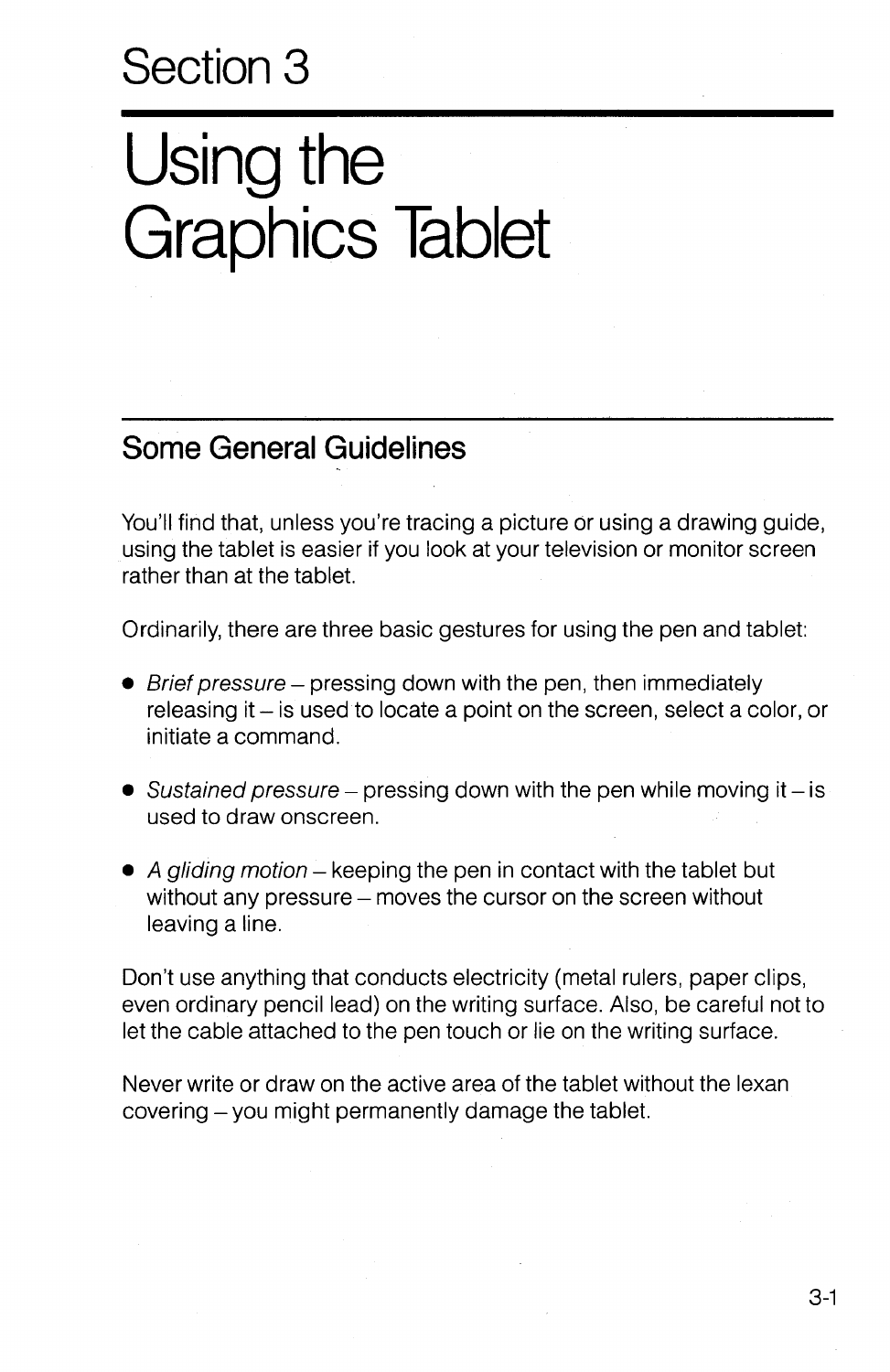### **The Pen Cartridge**

The cartridge that comes in the pen with your tablet is inkless. If you find it easier to work with a real writing instrument, you can replace the inkless cartridge with a Fisher Space Pen ink cartridge, available at most stationery stores. But if you decide to use an ink-filled cartridge, don't write directly on the lexan writing surface with it.

### **The Pen Switch**

A switch inside the barrel of the pen is activated when you press the pen down on any surface. Normal writing pressure is enough to activate the pen switch.

### **The Tablet's Sensitivity**

In certain modes of operation, the pen doesn't have to be pressed against the writing surface at all to activate the tablet - the tablet can sense the pen's location even if the pen is only near the writing surface. It's because the tablet is so sensitive that the cable attached to the pen should not be allowed to touch or lie on the writing surface.

### **The Lexan Writing Surface**

The lexan writing surface is designed to protect the active area of the tablet. You can use it to cover a picture or sketch that you want to trace without marking up. You can also, of course, use drawing templates on top of it. But don't use anything that conducts electricity, such as a metal ruler or even pencil lead, on the writing surface.

### **The Tablet Switches**

The switches on the back panel of the tablet are preset at the factory. If your tablet doesn't work as it should with a particular software program, it may be that the switch settings need to be changed for that program; check the manual that came with the software for the right switch settings (see Appendix A).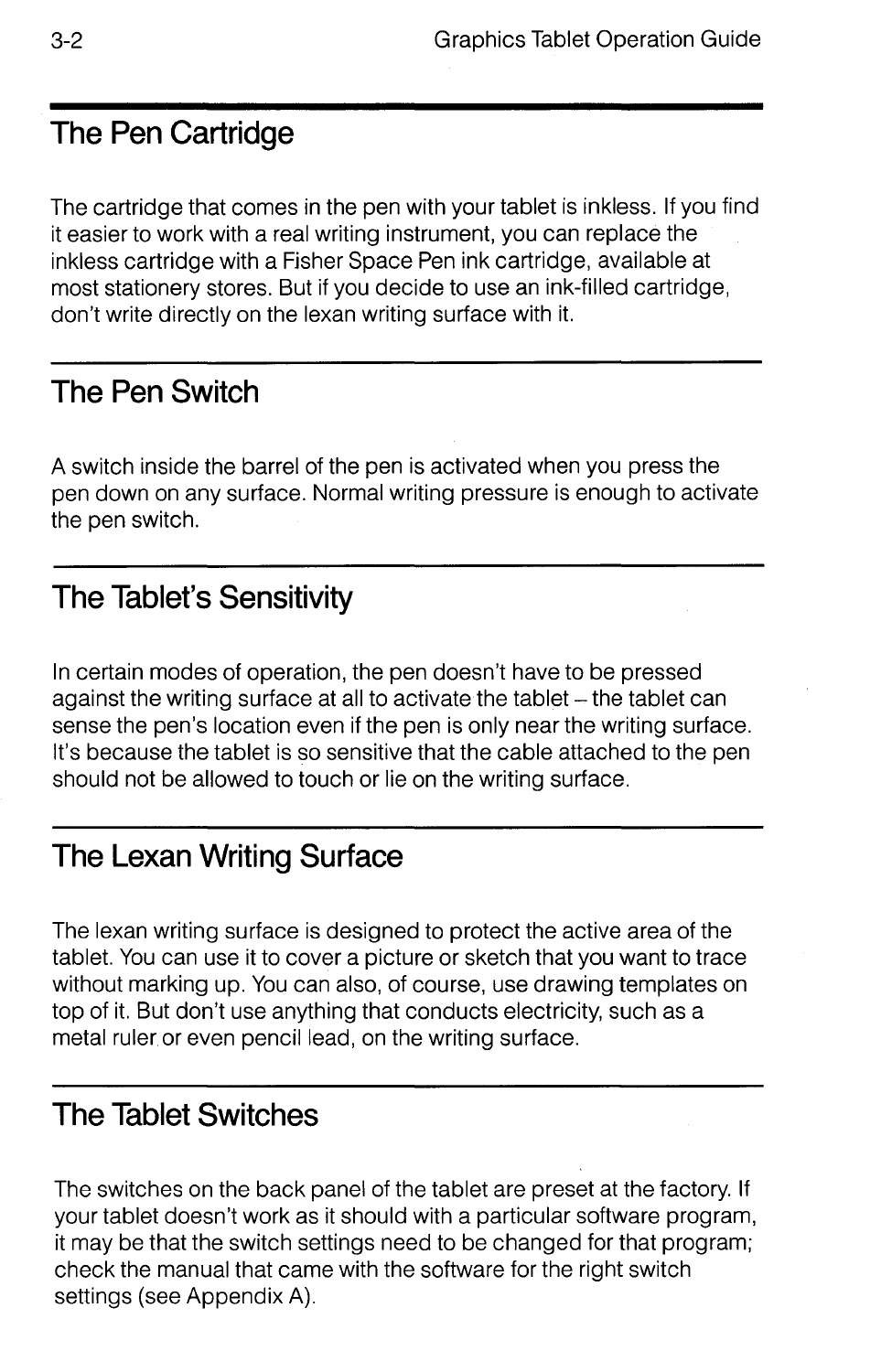### **The Active Area**

The boundaries of the active area on the tablet probably won't coincide exactly with the screen area of your television or monitor. You can easily map out where the edges of the screen coincide with the tablet's active area:

- (1) Put a piece of paper over the writing surface.
- $(2)$  Starting to the left of the writing surface near the top, move the pen to the right until the cursor appears at the edge of the screen. Mark the position of the pen on the paper.
- (3) Repeat the same procedure near the bottom left of the writing surface. Then draw a line from the top to the bottom of the paper through the two marks.
- (4) Repeat the process on the other three sides.

You should now have a rectangle. Slip the paper under the lexan surface and use it as a reference. You can use any such drawing guide that you find useful by just slipping it under the writing surface.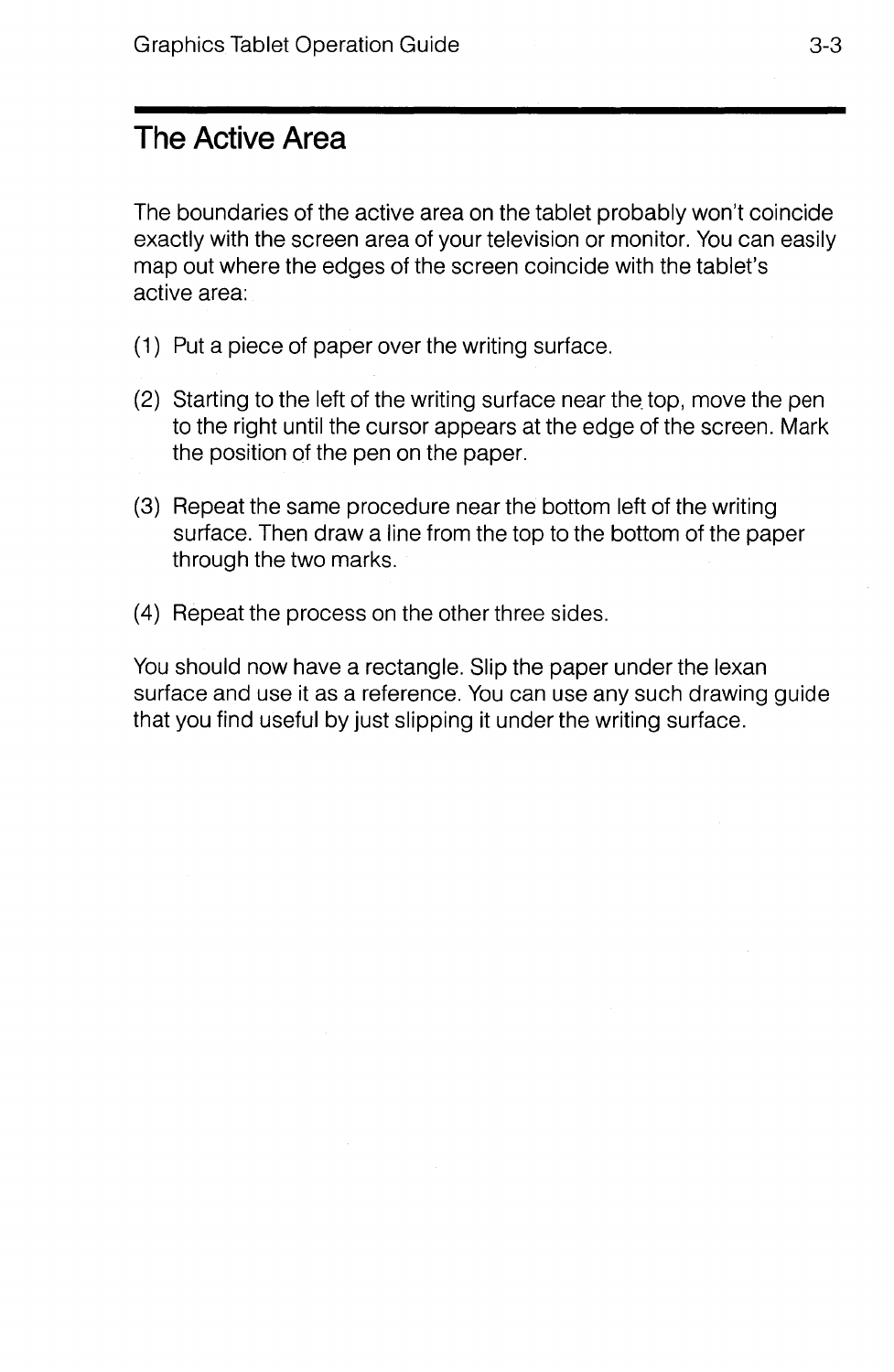## **Care and Maintenance**

### **The Tablet**

The tablet does not require any regular upkeep other than normal cleaning. Keep anything that can conduct electricity - for example, metal rulers, paper clips, even pencil lead - away from the writing and menu areas of the tablet.

### **The Pen**

The cartridge supplied with the pen is inkless. If you want to write or draw with ink, replace the inkless cartridge with a Fisher Space Pen cartridge, which you can buy at most stationery stores. (If you decide to use an ink-filled cartridge, don't write directly on the lexan writing surface with it.) You may need to replace even an inkless cartridge periodically to maintain a smooth tip.

To take the pen apart:

- 1. Turn the pen tip counterclockwise.
- 2. Take the cartridge out of the barrel. Be careful not to lose the spring.

To put the pen back together:

- 1. Slide the cartridge into the barrel.
- 2. Place the spring back on the cartridge.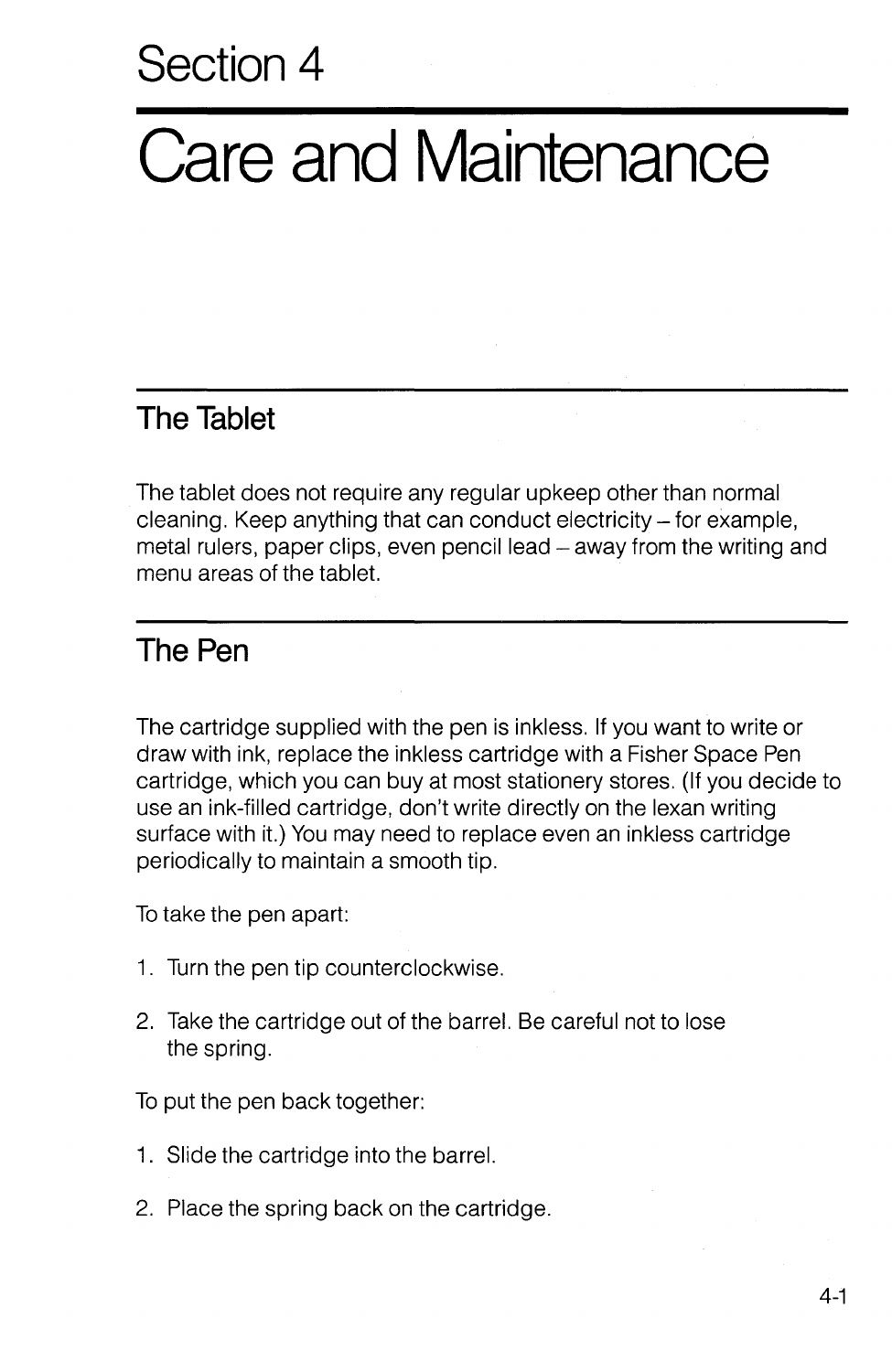



Figure 4: The components of the pen

The top end of the pen cartridge should be kept clean and shiny at all times - it can be lightly polished with an ordinary pencil eraser.

Although the pen is rugged and is designed for years of use, it's still a precision instrument. Jamming the switch or abusing the pen may damage it.

### **The Lexan Writing Surface**

The lexan writing surface may eventually become marred or broken, and when it does it should be replaced. Don't write or draw on the active area of the tablet without the lexan covering – you might permanently damage the tablet. To obtain a new lexan writing surface, contact your dealer.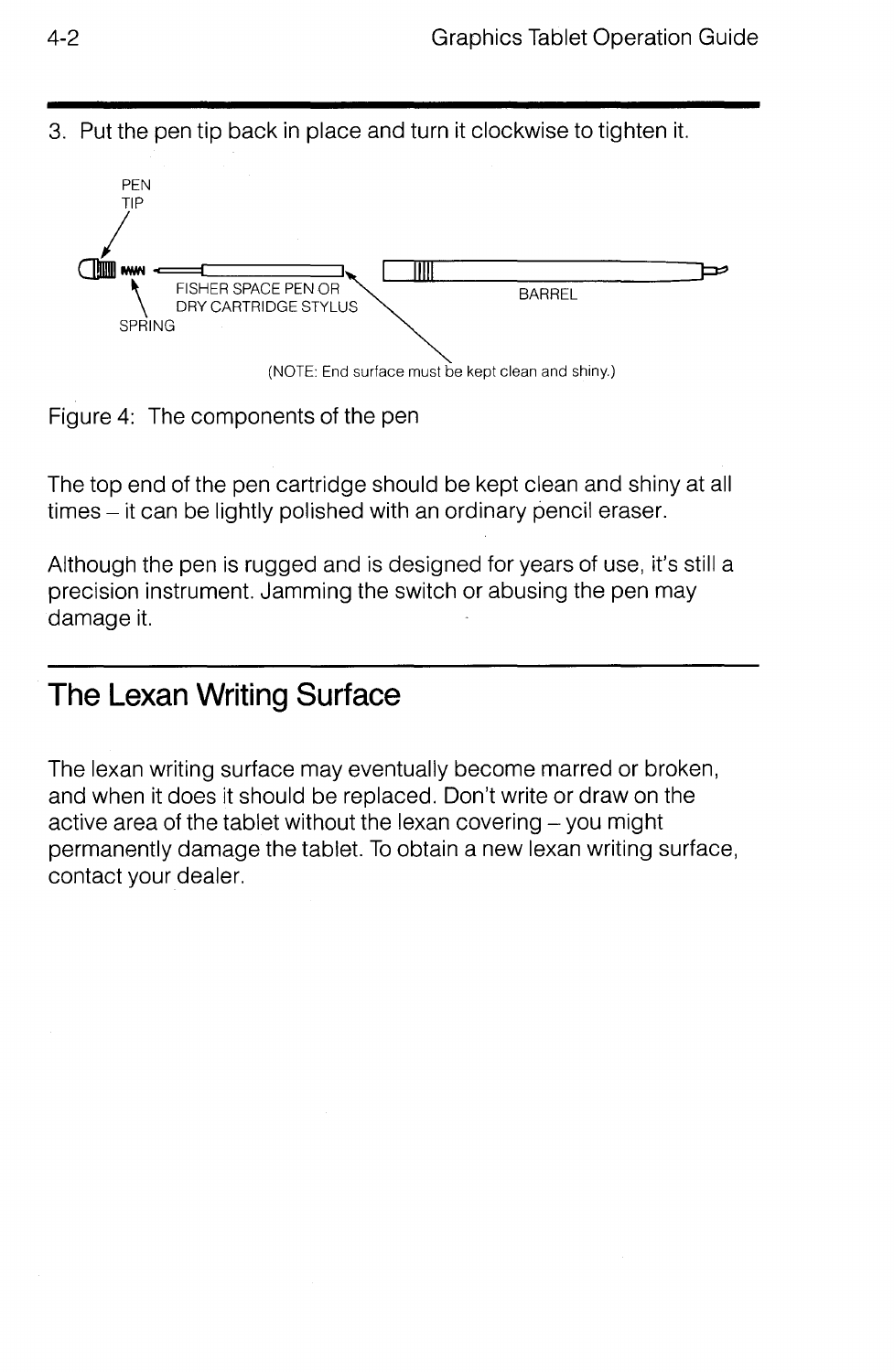### **Section 5**

## **Solving Problems**

With proper care and handling, your Mindset Graphics Tablet should give you trouble-free operation. However, when problems do occur, you can use the procedures below to identify many of the sources of problems yourself.

PROBLEM: The power ON light doesn't light or the tablet doesn't appear to operate.

- 1. Your computer may not be plugged into a working outlet. Check the red LED on the front panel of your System Unit. It it isn't lit, make sure that the computer's power cord is correctly plugged into an outlet that works.
- 2. Your computer may be turned off. Check the red LED on the front panel of the System Unit. If it isn't lit, check the computer's on/off power switch on the back of the keyboard. For more information, see Section 2, "Setting Up the Mindset Personal Computer System," in the Mindset Personal Computer System Operation Guide.
- 3. Your keyboard might not be plugged into your computer. Check the connections on the back panel of the keyboard and on the left side of the computer. For more information, see Section 2, "Setting Up the Mindset Personal Computer System," in the Mindset Personal Computer System Operation Guide.
- 4. The tablet's RS-232-C D-shaped connector may not be properly connected to the RS-232-C Module With Power Option. Plug the tablet's RS-232-C connector firmly into the RS-232-C module,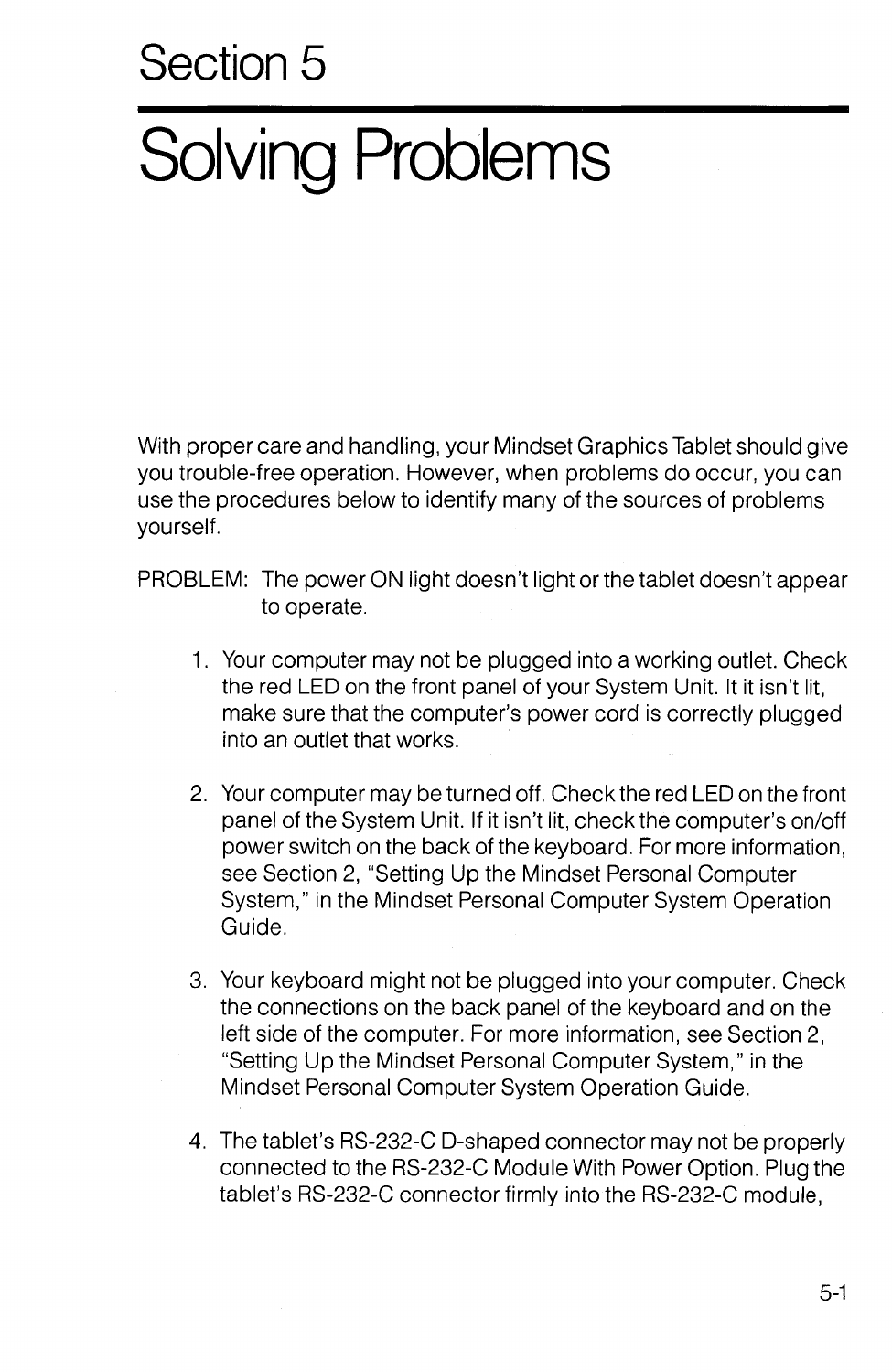and then tighten the two screws that hold it in place. See Section 2 of this guide, "Setting Up the Graphics Tablet," for instructions.

- 5. The power switch on your RS-232-C module may be turned off. Turn off your computer, remove the module, and check the switch setting. For help, see Section 3, "Installation," in the RS-232-C Module Operation Guide.
- 6. Your RS-232-C module may not be properly inserted in the back panel of your computer. Make sure that it is seated firmly in its I/O module port. For help, see Section 6, "Enhancing Your System," in the Mindset Personal Computer System Operation Guide.

PROBLEM: The tablet is on, but no onscreen output is apparent.

- 1. The pen may not be in the active area. Move the pen toward the center of the lexan writing surface. (The perimeter of your tablet will probably not match the screen area of your television or monitor exactly. See Section 3 of this guide, "Using the Graphics Tablet.")
- 2. The pen switch may not be activated. Move the pen to the active area and press the tip down firmly on the writing surface.
- 3. The pen may not be plugged in securely. If it isn't, plug it in firmly and tighten the screws that hold it in place. See Section 2 of this guide for instructions.
- 4. The program you're using may not be operating correctly. Load the program again, and make sure that it's working as it should.
- 5. The switches on the back panel of the tablet may not be set correctly. Check to see if they're set as shown in "Switch Settings," at the beginning of Appendix A of this guide. If they are, press the RESET button on the back panel of the tablet. If the tablet still fails to respond, check the manual that came with the software you're using for the correct switch settings - if necessary, change the switch settings according to the directions in Appendix A of this guide. Be sure to press the tablet's RESET button after you change the switch settings.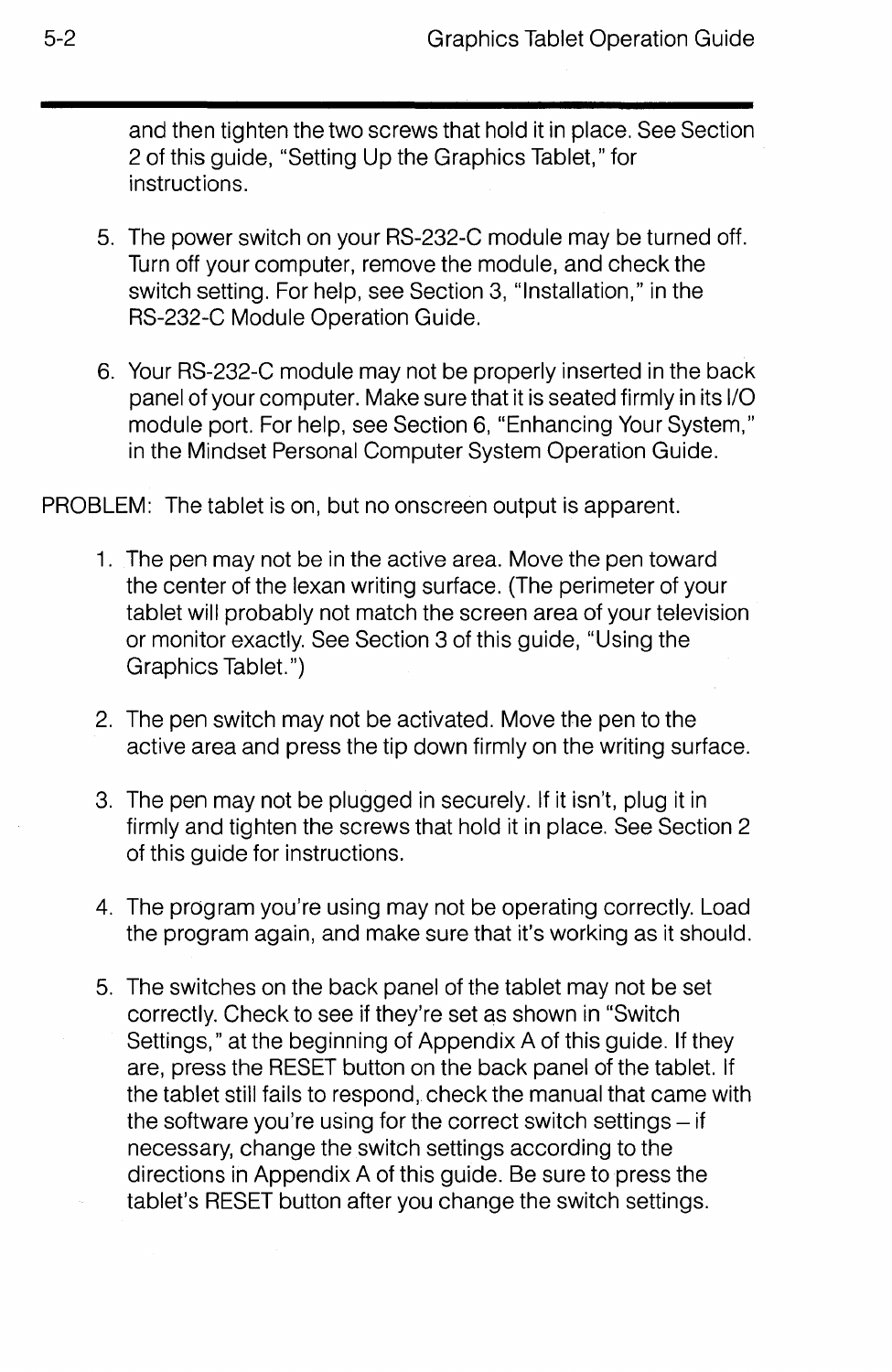| PROBLEM: The onscreen output from the tablet seems to be |
|----------------------------------------------------------|
| intermittent.                                            |

- 1. You may be moving the pen across the writing surface too quickly. Try moving the pen more slowly. The tablet is limited in how quickly it can send information to your computer. If you're moving the pen too fast, data will be lost just because the tablet is unable to process it fast enough.
- 2. The pen cartridge may not be conducting the signal. Remove the cartridge of the pen and polish its top end with an eraser until it's clean and shiny. See Section 4 of this guide, "Care and Maintenance," for information on disassembling the pen.
- 3. The tip of the pen may be loose. Make sure that the spring inside the pen is properly seated. (See Figure 4 in Section 4 of this guide, "Care and Maintenance.") Turn the pen tip clockwise and tighten it firmly.
- 4. You may have let the pen's cable come too near the active area of the tablet.
- 5. You may be using a material that conducts electricity on or near the writing surface. Don't use things such as metal rulers, paper clips, or even pencil lead on or near the writing surface.

PROBLEM: The output on the screen is distorted.

The switches on the back panel of the tablet may not be set correctly. Check to see if they're set as shown in "Switch Settings" at the beginning of Appendix A of this guide. If they are, press the RESET button on the back panel of the tablet. If the tablet still fails to perform properly, check the manual that came with the software you're using for the correct switch settings, and change the settings according to the directions in "Switch Settings" at the beginning of Appendix A. Be sure to press the RESET button on the back panel of the tablet after you change the switch settings.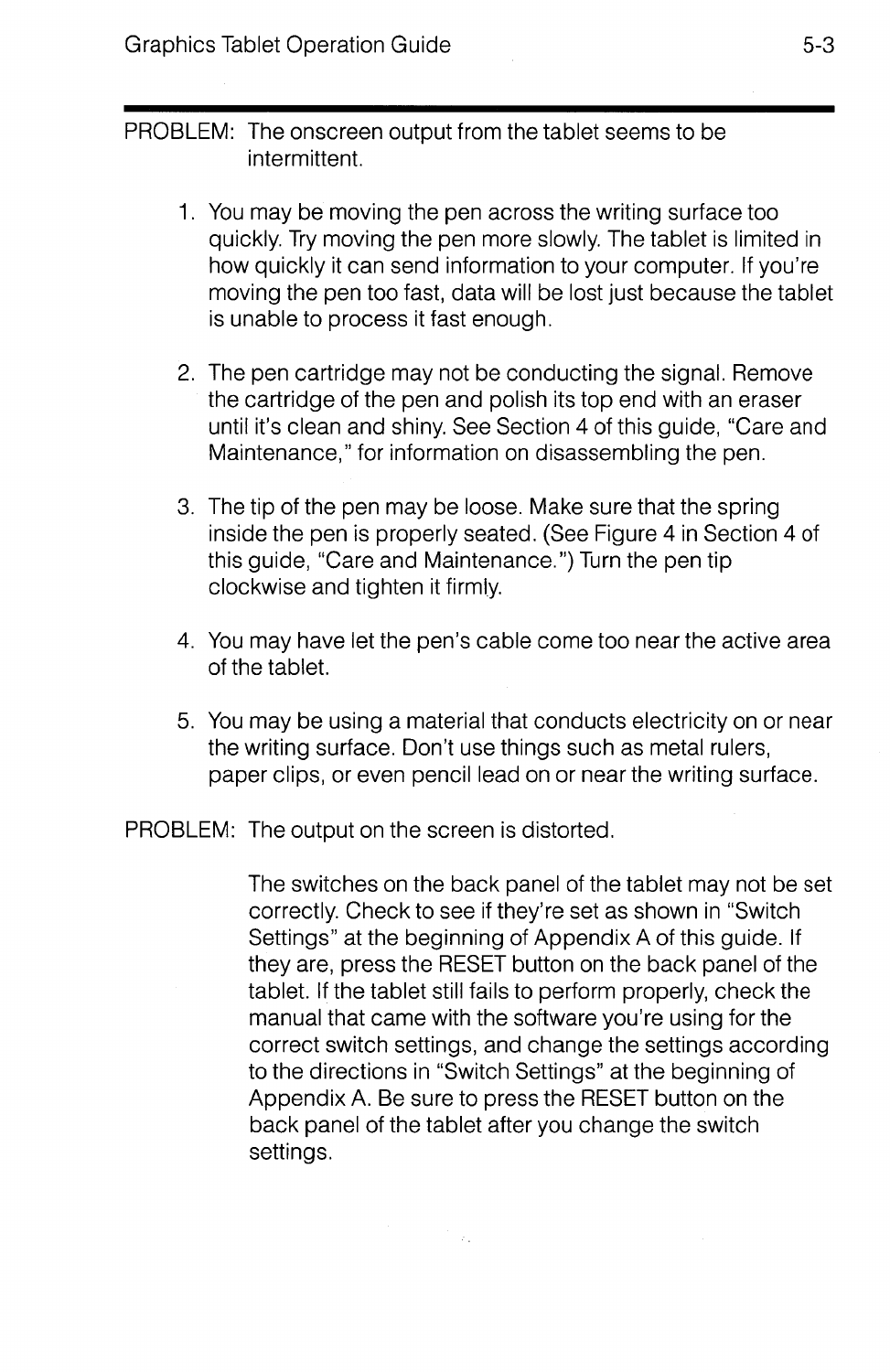PROBLEM: The pen will not write with a Fisher Space Pen cartridge.

- 1. The cartridge you're using may be an inkless cartridge. Replace it with a Fisher Space Pen cartridge containing ink.
- 2. The ink cartridge may be empty. Replace it with a new one.

PROBLEM: The menu at the top of the tablet does not operate.

1. The menu works only if the software program you're using is designed to use it. Check the manual that came with your software to see if the program uses the menu. If it does, the problem may be that the switches on the back panel of the tablet aren't set correctly. Check the software manual for the proper switch settings, and change them according to the directions in Appendix A of this guide. Once the switches are set correctly, press the RESET button on the back panel of the tablet.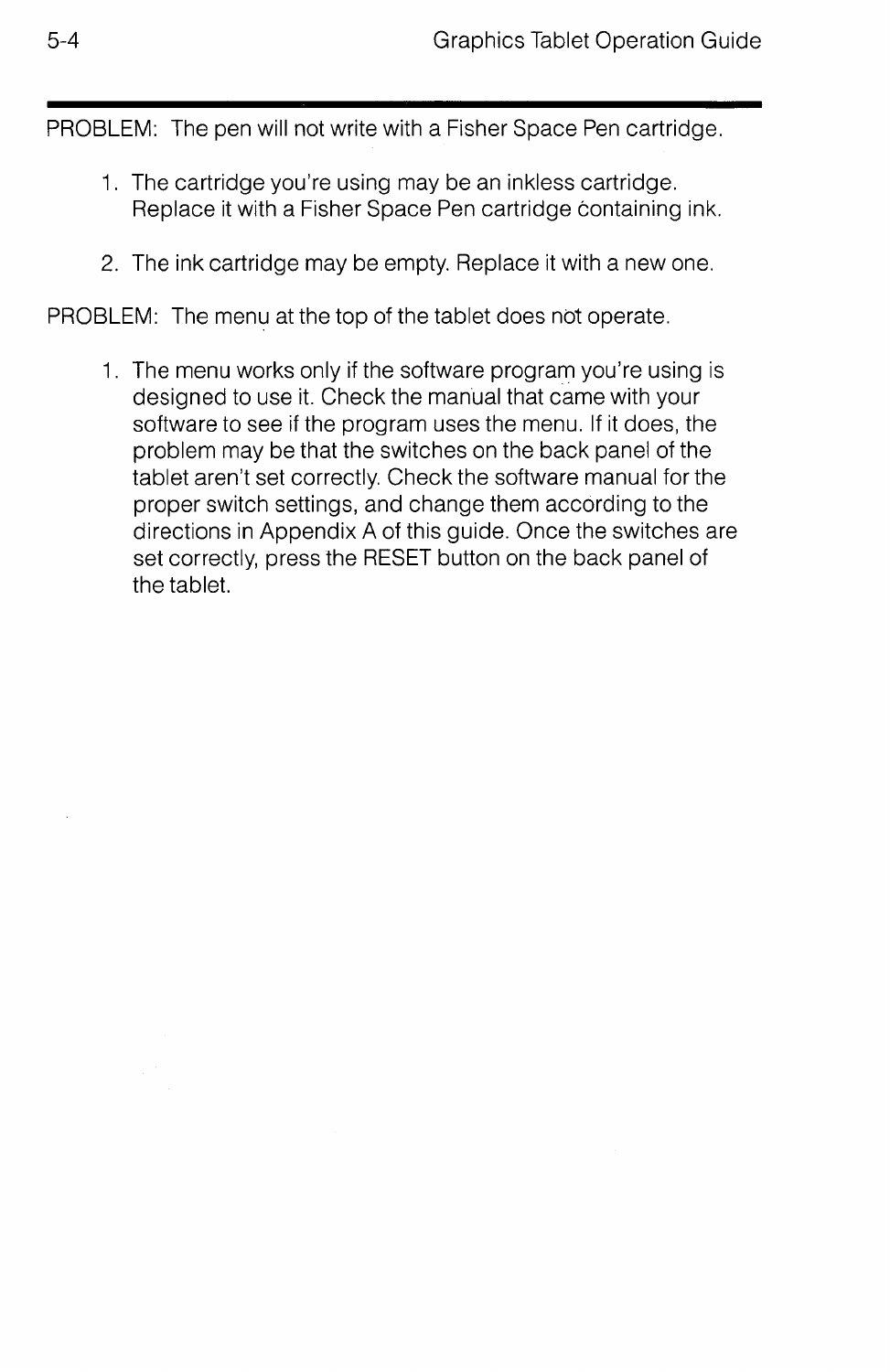### Appendix A

## **Hardware Configuration**

### **Switch Settings**

The switches on the back panel of the tablet should be set as shown in Figures 6 and 7, unless the software you're using calls explicitly for different settings. The mode/baud switches set the tablet's mode of operation (the way it responds) and the baud rate (the speed) at which it sends data to the computer. The settings of the program switches determine the form in which information is transmitted to the computer and the rate at which it is transmitted, the resolution of the tablet, whether the tablet will transmit information continuously or only when the computer asks for it, how the menu keyboard operates, and where the origin of the x-y coordinate system is located.



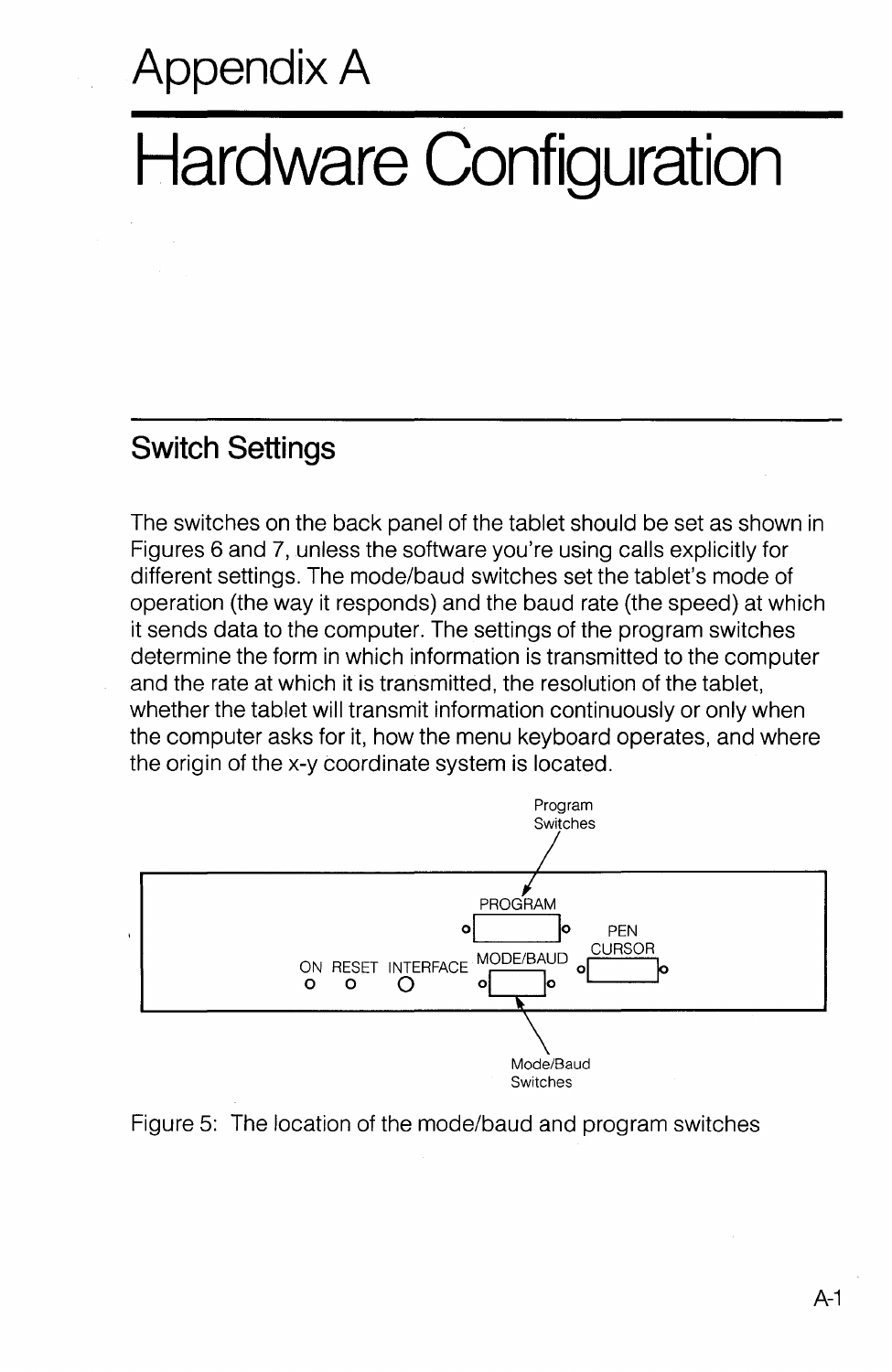

Figure 6: The mode/baud switch settings



Figure 7: The program switch settings

### **Mode/Baud Switches**

The settings of the mode/baud switches determine the tablet's baud rate and its initial mode of operation when power is first turned on or when the RESET button is pressed. Once set, the baud rate cannot be changed during operation. The mode of operation, however, can be changed by activating one of the keys on the menu keyboard provided that the menu keyboard itself has been activated, either by a program switch or by a command from the computer. The mode may also be set by a command from the computer .

- The default mode for the tablet is the AUTO mode: switches 1 and 2 should be in the off position (that is, they should be moved as far as possible toward the bottom of the tablet).
- The default baud rate is 9600: switch 3 should be off (down) and switch 4 on (up). (Program switch 3 must also be set correctly to get the proper baud rate.)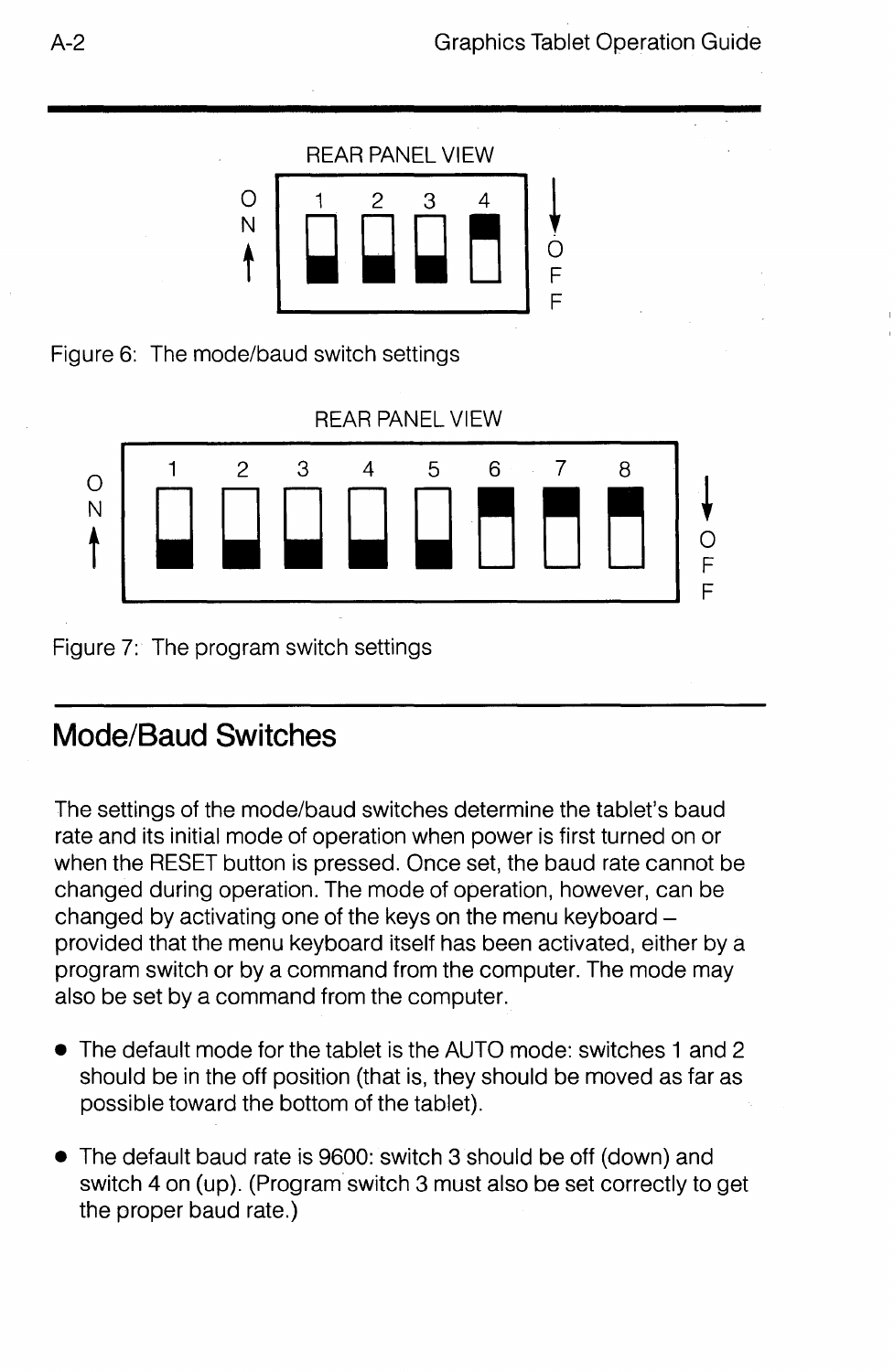| MODE/BAUD                                           |                                  |                               |                               | SWITCH POSITION                      |                        |
|-----------------------------------------------------|----------------------------------|-------------------------------|-------------------------------|--------------------------------------|------------------------|
| <b>SELECTION</b>                                    |                                  |                               | 2                             | З                                    | 4                      |
| Modes: Auto<br>Draw<br>Point<br>Delta               |                                  | OFF<br><b>OFF</b><br>ON<br>ΟN | <b>OFF</b><br>ON<br>OFF<br>ON |                                      |                        |
| Baud Rate:<br>High<br>19200<br>9600<br>4800<br>2400 | Low<br>1200<br>600<br>300<br>150 |                               |                               | <b>OFF</b><br>OFF<br><b>ON</b><br>ON | OFF<br>ON<br>OFF<br>ΟN |

Table 1: Setup matrix for the mode/baud switches

### **Modes of Operation**

The Mindset Graphics Tablet can operate in four modes, depending on the requirements of the software you're using. Again depending on the software, these modes of operation can be set and changed in three ways: by the mode switch settings on the rear panel of the tablet (these determine the initial, or default, mode of operation at the time the computer is turned on); through the menu keyboard above the drawing area; or by command from the software by way of the computer.

The mode switches on the Mindset Graphics Tablet are preset at the factory for the AUTO mode, since this is the most commonly used mode of operation. When different switch settings are required for a particular software program, refer to the software manual for quidance.

**AUTO Mode.** Data is transmitted continuously -

- (1) as long as the pen is near the surface of the active area of the tablet, or
- (2) when the pen switch is activated.

The tablet is operating in the AUTO mode, for example, if a cursor appears on the screen and moves around it whenever you have the pen near, but not necessarily touching, the writing surface.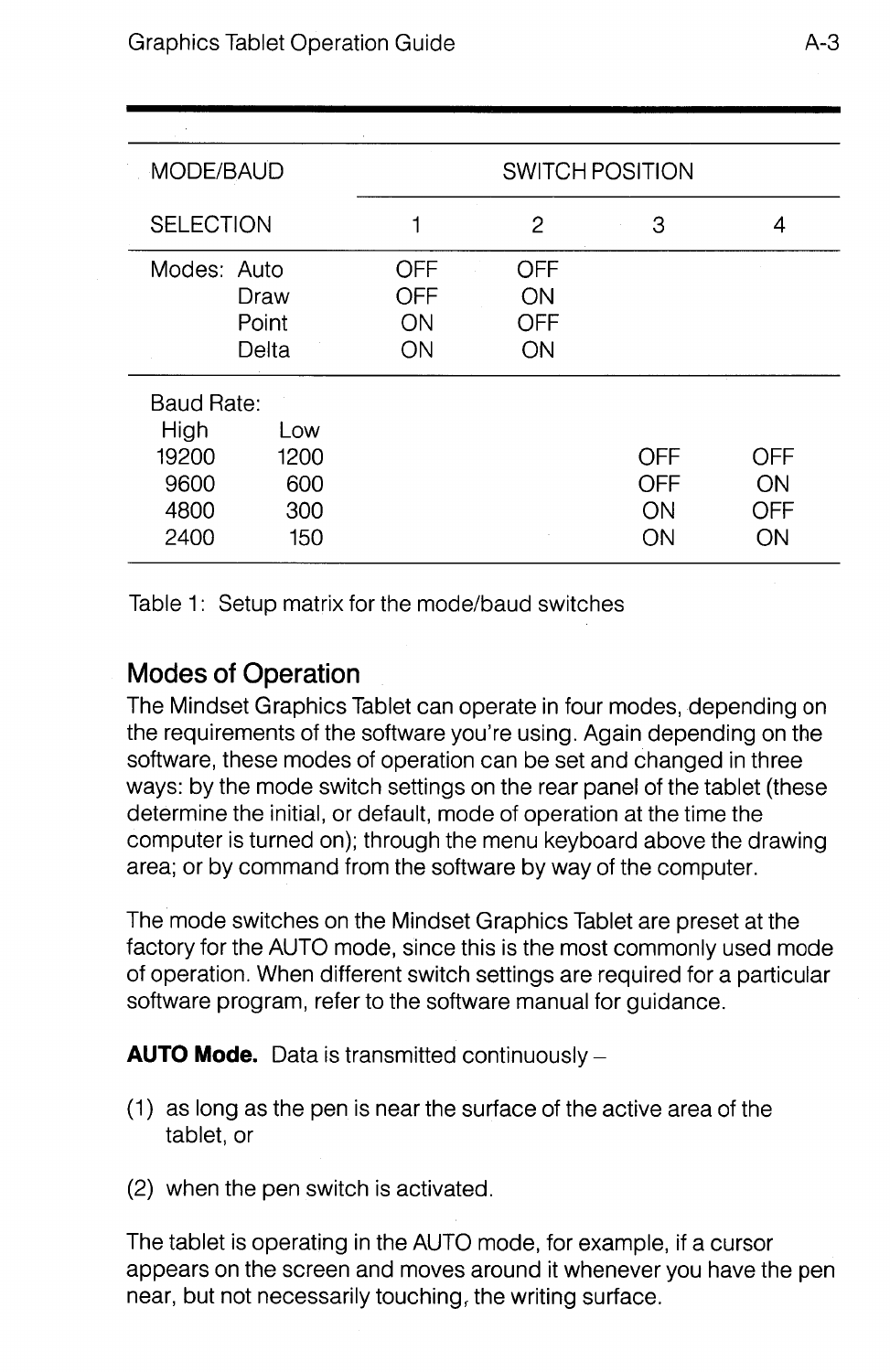**DRAW Mode.** Data is transmitted continuously only when the pen switch is activated. The tablet is in the DRAW mode, for example, when what you're drawing, writing, or tracing appears on the screen only when you press down with the pen.

**POINT Mode.** A single unit of data is transmitted only when the pen switch is activated. If, when you press down with the pen and move it across the tablet, a dot appears on the screen only at the point where you first pressed down on the pen, then the tablet is in the POINT mode.

**DELTA Mode.** When the pen switch is activated, the tablet will transmit a unit of data. After that, the tablet will send a unit of data only when the pen has moved 0.01 inch from its last position.

### **Baud Rates**

The tablet can transmit information at any one of eight standard baud rates. The rate at which the tablet transmits information is determined by the settings of mode/baud switches 3 and 4 and of program switch 3.

### **Program Switches**

The program switches determine the tablet's output format (see next section) and its baud rate, its initial resolution and origin, and the initial state of its menu operation and its I/O protocol when power is first turned on or when the RESET button is pressed. Except for the baud rate and the output format, the major aspects of the tablet's operation can be changed through one of the keys on the menu keyboard or by a command from the computer.

- The default output format for the tablet is binary: switches 1 and 2 should be in the off position (that is, they should be moved as far as possible toward the bottom of the tablet).
- The default baud rate is high: switch 3 should be off (down).
- The default resolution is 200 PPI (points per inch): switch 4 should be off (down).
- The default remote mode is inactive: switch 5 should be off (down).
- The default internal menu operation is inactive: switch 6 should be on (up).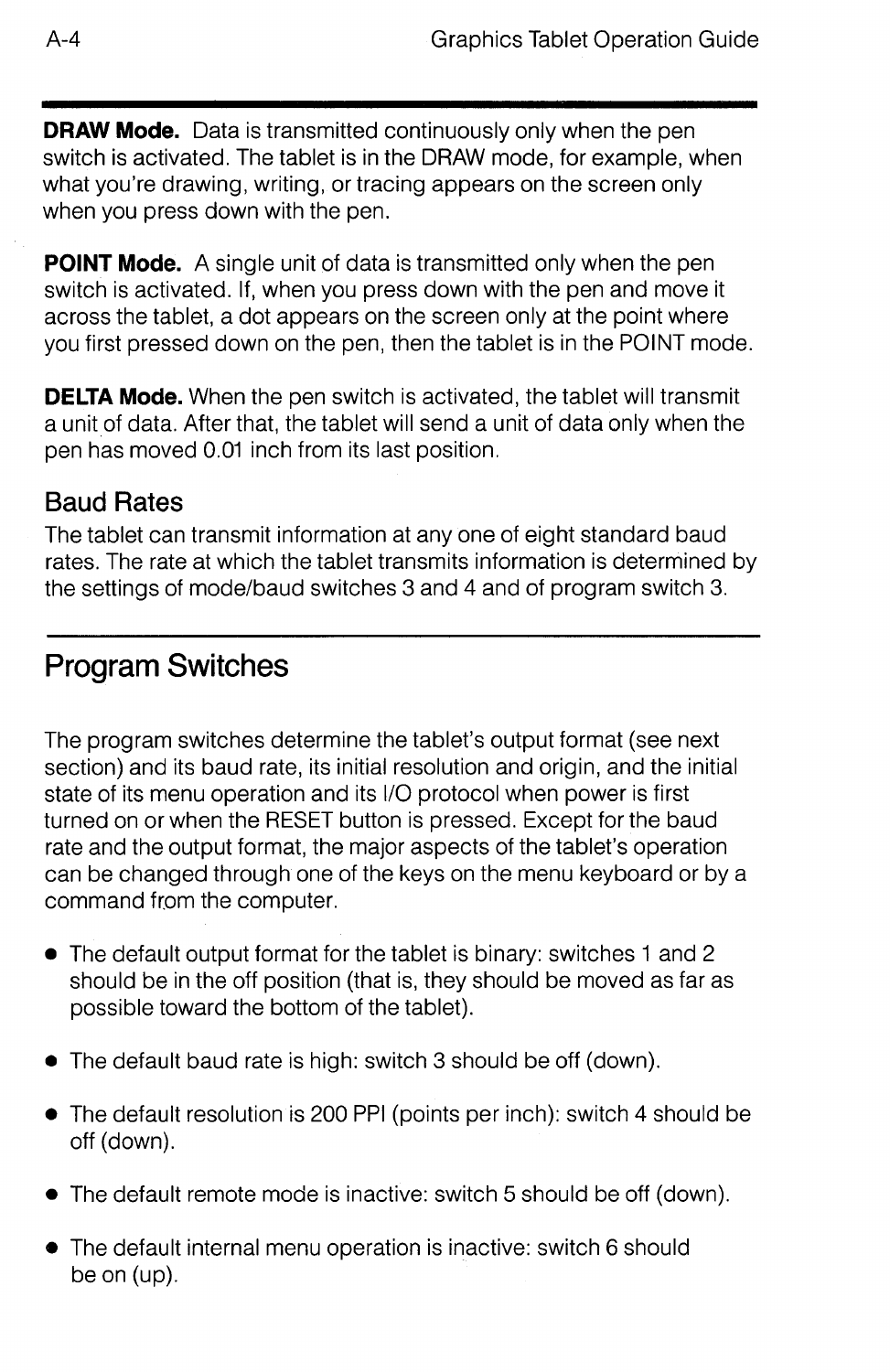- The default external menu operation is inactive: switch 7 should be on  $(up)$ .
- The default origin is in the lower left corner of the active area: switch 8 should be on (up).

| <b>PROGRAM</b>                                                                            |                                             |                               |                  |                  | SWITCH POSITIONS |                  |                |           |
|-------------------------------------------------------------------------------------------|---------------------------------------------|-------------------------------|------------------|------------------|------------------|------------------|----------------|-----------|
| <b>SELECTIONS</b>                                                                         | $\mathbf 1$                                 | $\overline{c}$                | 3                | 4                | 5                | 6                | $\overline{7}$ | 8         |
| Output<br>Format:<br>$\mathbf{1}$<br>$\frac{2}{3}$<br>$\overline{4}$                      | <b>OFF</b><br><b>ON</b><br><b>OFF</b><br>ON | OFF<br><b>OFF</b><br>ON<br>ON |                  |                  |                  |                  |                |           |
| <b>Baud Rate:</b><br>High<br>Low                                                          |                                             |                               | <b>OFF</b><br>ON |                  |                  |                  |                |           |
| Resolution:<br>200 PPI<br>100 PPI                                                         |                                             |                               |                  | <b>OFF</b><br>ON |                  |                  |                |           |
| Remote Mode:<br>Inactive<br>Active                                                        |                                             |                               |                  |                  | <b>OFF</b><br>ON |                  |                |           |
| Internal<br>Menu Operation<br>Active<br>Inactive<br>External<br>Menu Operation:<br>Active |                                             |                               |                  |                  |                  | <b>OFF</b><br>ON | <b>OFF</b>     |           |
| Inactive                                                                                  |                                             |                               |                  |                  |                  |                  | ON             |           |
| Origin:<br>Upper left<br>Lower Left                                                       |                                             |                               |                  |                  |                  |                  |                | OFF<br>ON |

Table 2: Setup matrix for the program switches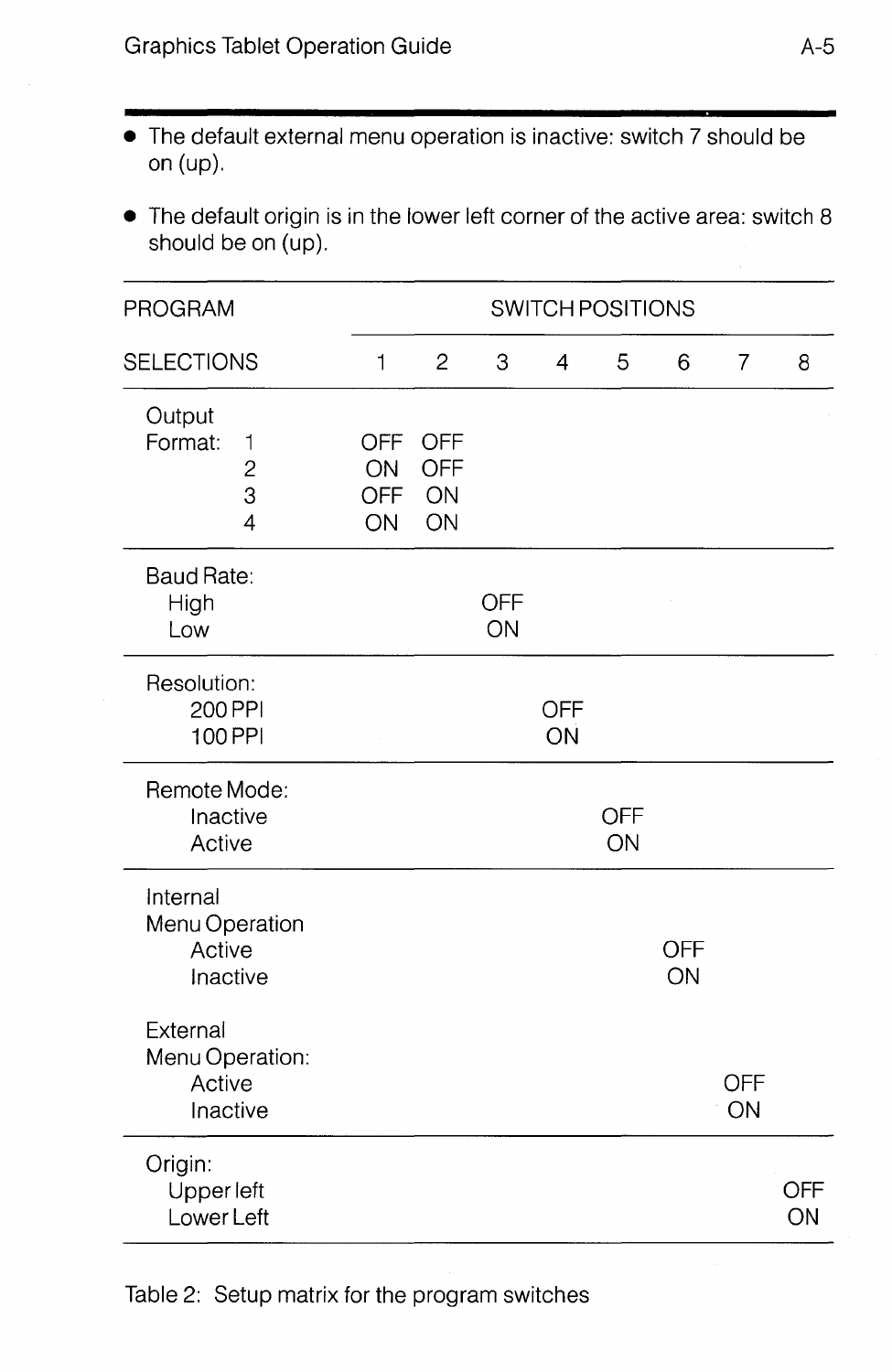### **Output Format**

The tablet can transmit information to the computer in any of four formats. Formats 1 and 2, which are binary coded, are standard formats for graphics tablet output. Formats 3 and 4 are nonstandard, but they make possible the tablet's special features, such as the control menu and programmable function keys, variable resolution, and so on.

### **Baud Rate**

Two ranges of baud rate are available:

| switch 3   | range | baud rates              |
|------------|-------|-------------------------|
| off (down) | high  | 19200, 9600, 4800, 2400 |
| on $(up)$  | low   | 1200, 600, 300, 150     |

Mode/baud switches 3 and 4 must also be set correctly to produce the right baud transmission rate - see Table 1 under "Mode/Baud Switches."

### **Resolution**

The tablet can respond to the position of the pen at one of two resolutions:

| switch 4   | points/inch | x-y range                                            |
|------------|-------------|------------------------------------------------------|
| off (down) | 200         | $x = 0$ to 2200                                      |
| on $(up)$  | 100         | $y = 0$ to 1700<br>$x = 0$ to 1100<br>$y = 0$ to 850 |
|            |             |                                                      |

### **Remote Mode**

When switch 5 is off, the remote mode is inactive, and the tablet transmits data to the computer according to the mode of operation (AUTO, DRAW, POINT, or DELTA) -

(1) determined by the setting of mode switches 1 and 2, or

(2) selected from the menu keyboard.

When switch 5 is on, however, the remote mode is active, and the tablet will transmit data only when it receives a command to do so from the computer.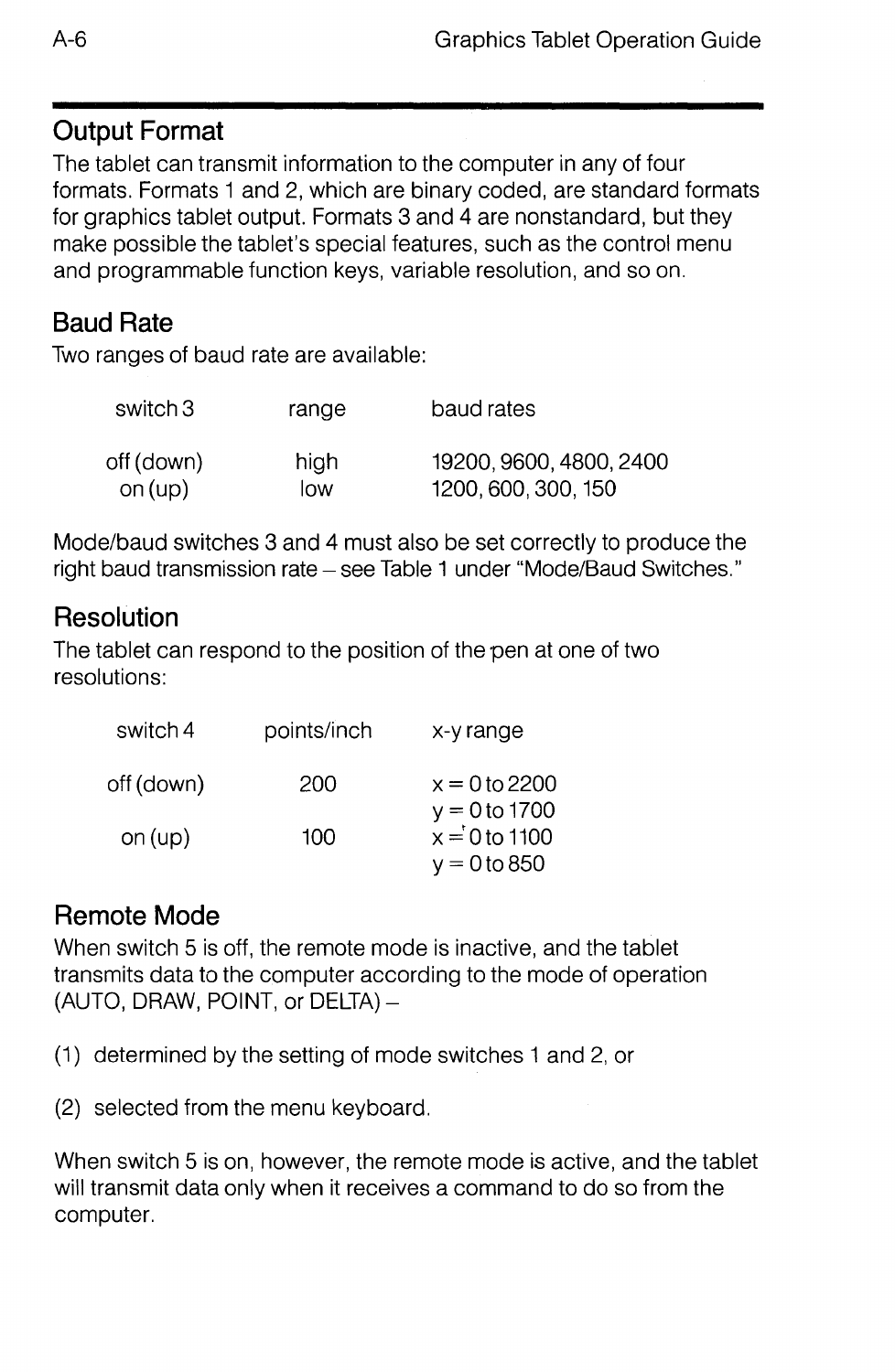### **Internal and External Menu Operations**

Switches 6 and 7 together control the operation of the menu keyboard. The menu keyboard may be divided into control keys and function keys:

- Control keys (AUTO through CLEAR) can change the tablet's operations or send a character to the computer when they are selected .
- Function keys (FO through F9) can only send a character to the computer.



Figure 8: The menu keyboard

If switch 6 is off (down), the control keys, when you touch them with the pen, will change the way the tablet functions. If switch 7 is off (down), the function keys will send one byte of data to the computer. If switch 6 is on at the same time switch 7 is off, the control keys will send a byte of data to the computer rather than change the way the tablet functions. See Appendix B, "The Menu Keyboard," for a more detailed description of the control keys. Table 3 shows the setup matrix for switches 6 and 7.

| <b>INTERNAL Switch 6</b><br><b>EXTERNAL Switch 7</b> | OFF<br>OFF                    | OFF<br>ON                         | ON<br>OFF                     | OΝ<br>OΝ |
|------------------------------------------------------|-------------------------------|-----------------------------------|-------------------------------|----------|
| <b>CONTROL KEYS</b>                                  | <b>CHANGE</b><br>OPERATION    | <b>CHANGE</b><br><b>OPERATION</b> | <b>SEND</b><br><b>MESSAGE</b> |          |
| <b>FUNCTION KEYS</b>                                 | <b>SEND</b><br><b>MESSAGE</b> |                                   | <b>SEND</b><br><b>MESSAGE</b> |          |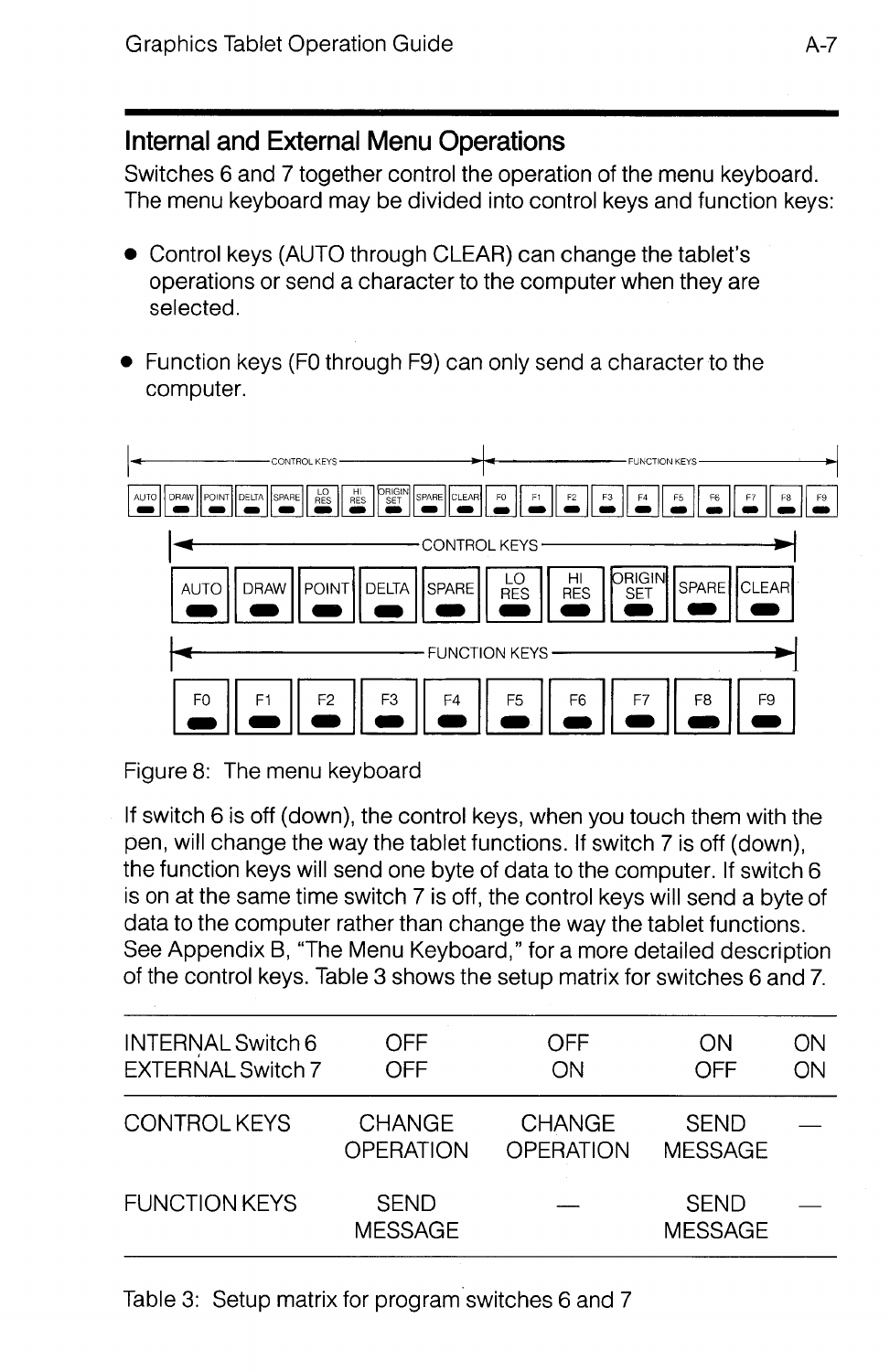### **Origin**

The origin is the point of the active area of the tablet where the values of x and y coordinates are zero. You can select one of two origins through switch 8:

- When switch 8 is off (down); the origin is in the upper left corner of the tablet's active area.
- When switch 8 is on (up), the origin is in the lower left corner.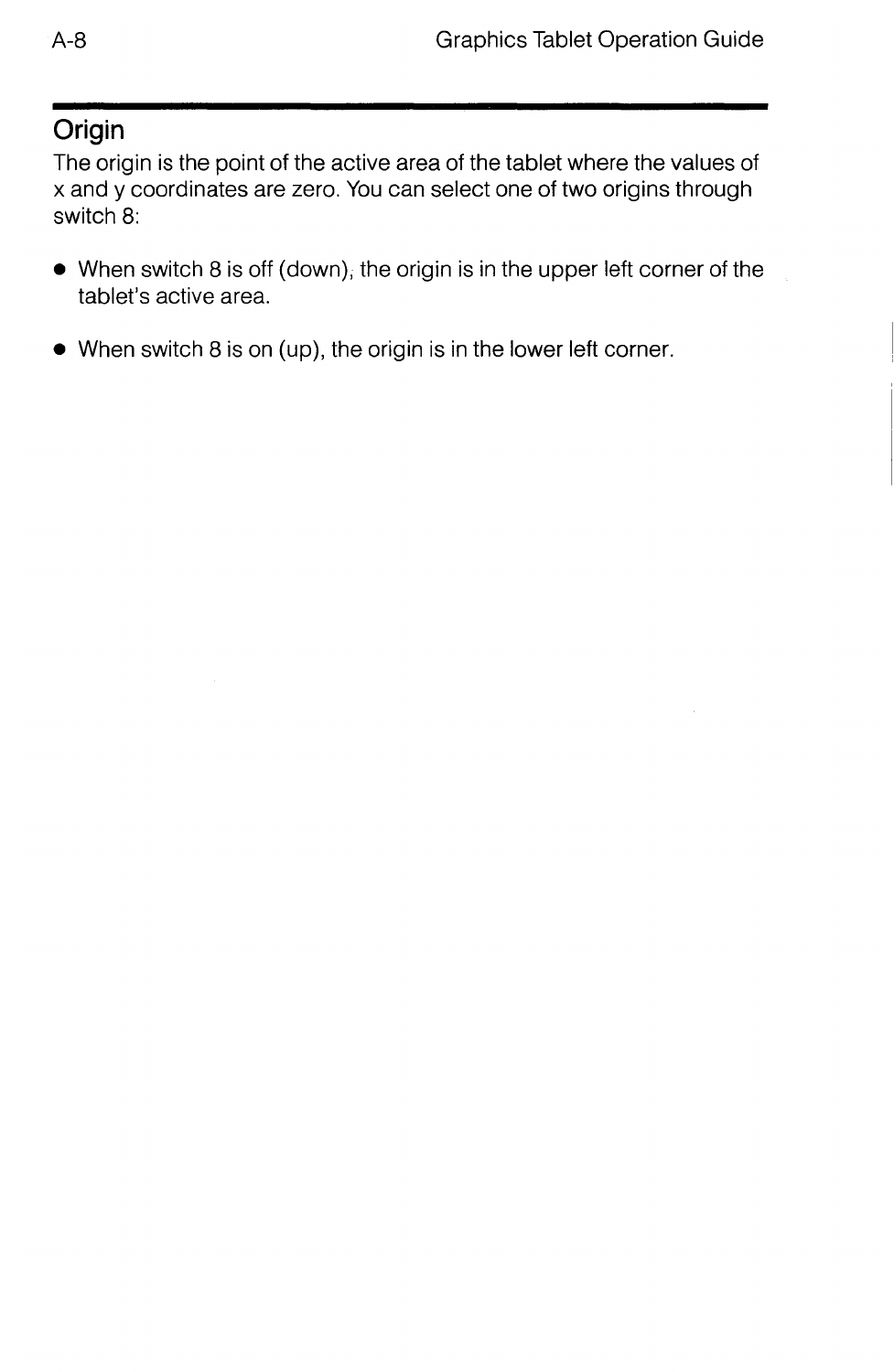### **Appendix B**

## **The Menu Keyboard**

Although some of the menu keyboard control keys have the same names as aspects of the tablet's operation that are determined by the mode/baud and program switches, the results obtained by activating a control key and by setting the corresponding program switch are not necessarily the same. The differences and similarities are noted below.



### **The Control Keys**

**AUTO Key.** Data is transmitted continuously as long as -

(1) the pen is near the surface of the active area of the tablet, or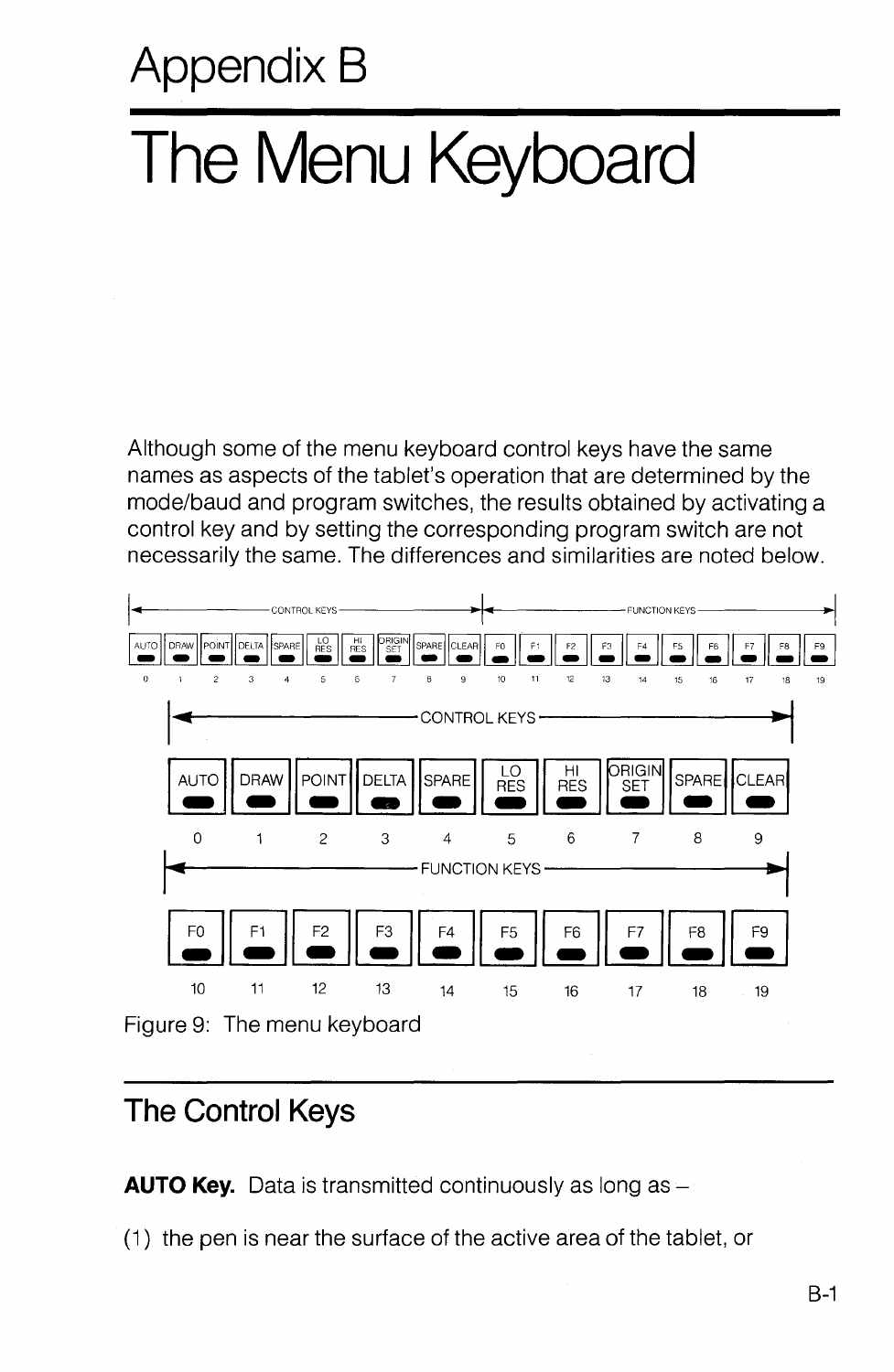(2) the pen switch is activated.

The tablet is operating in the AUTO mode, for example, if a cursor appears on the screen and moves around it whenever the pen is near, but not necessarily touching, the writing surface. The AUTO mode activated through the keyboard is identical to the AUTO mode activated when mode/baud switches 1 and 2 are off.

**DRAW Key.** Data is transmitted continuously only when the pen switch is activated. The tablet is in the DRAW mode, for example, when what you are drawing, writing, or tracing appears on the screen only when the pen switch is activated. The DRAW mode activated through the keyboard is identical to the DRAW mode activated when mode/baud switch 1 is off and switch 2 is on.

**POINT Key.** A single unit of data is transmitted only when the pen switch is activated. If, when you press on the pen and move it across the tablet, a dot appears on the screen only at the point where you first pressed down on the pen, then the tablet is in the POINT mode. The POINT mode activated through the keyboard is identical to the POINT mode activated when mode/baud switch 1 is on and switch 2 is off.

**DELTA Key.** When the pen switch is activated, the tablet will transmit a unit of data. After that, the tablet will send a unit of data only when the pen is moved 0.01 inch from its last position. The DELTA mode activated through the keyboard is identical to the DELTA mode activated when mode/baud switches 1 and 2 are on.

**SPARE Key.** The function of this control key is unspecified by the tablet's microprocessor. Its function can be defined by software. However, the character that it sends to the computer is predefined.

**LO RES Key.** Activating this key sets the resolution of the tablet to one half the resolution determined by program switch 4. Because the effect of switch 4 is absolute and that of the LO RES key is relative, setting program switch 4 to the on position and activating the LO RES key do not always produce the same result:

• If switch 4 is set to off (in which case the resolution is 200 PPI), then activating the LO RES key reduces the resolution to 100 PPI. In that case, activating the LO RES key and setting switch 4 to on produce the same effect: resolution is 100 PPI.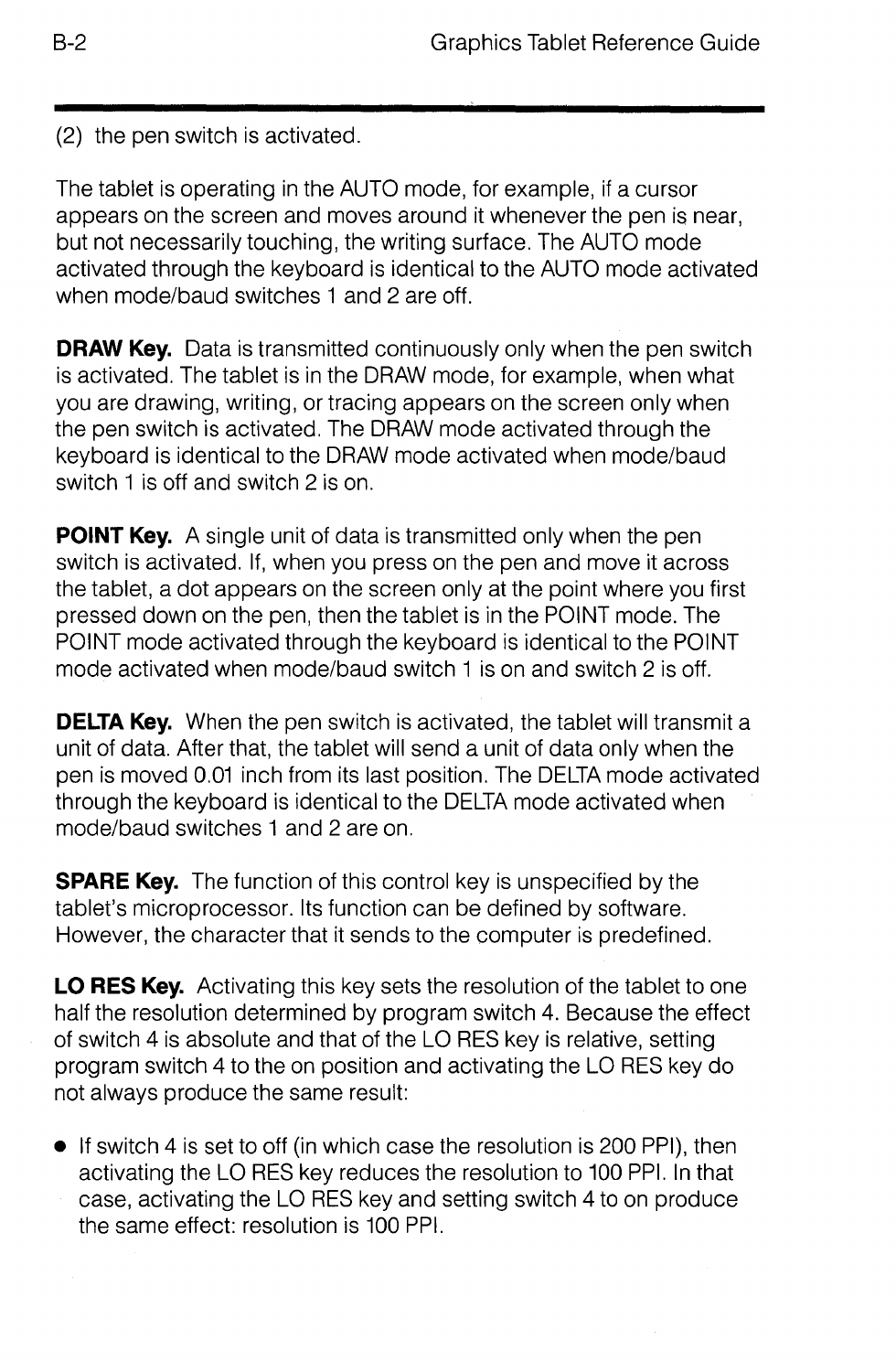• But if switch 4 is set to on (in which case the resolution is already 100 PPI), activating the LO RES key reduces the resolution to 50 PPI.

**HI RES Key.** Activating this key sets the resolution of the tablet to the resolution determined by program switch 4. Like that of the LO RES key, its effect is relative, and so it does not always produce the same result as setting switch 4 to on. The only purpose of the HI RES key is to reverse the effect of the LO RES key.

- If program switch 4 is off (in which case the resolution is 200 PPI). activating the HI RES key has no effect whatsoever unless the LO RES key has been activated to reduce the resolution to 100 PPI. Otherwise, even after the HI RES key is activated, the resolution remains at 200 PPI.
- Similarly, if program switch 4 is on (in which case the resolution is 100 PPI), activating the HI RES key has no effect unless the LO RES key has been activated to reduce the resolution to 50 PPI.

**ORIGIN SET Key.** After you've activated the ORIGIN SET key, the point at which you first press down with the pen within the tablet's active area will become the origin  $(X=0, y=0)$ . The values of x and y will increase and decrease from the new origin depending on where program switch 8 has located the origin (that is, in the upper left or lower left corner of the tablet's active area) and on the tablet's current resolution.

**SPARE Key.** The function of this control key is unspecified by the tablet's microprocessor. Its function can be defined by software. However, the character that it sends to the computer is predefined.

**CLEAR Key.** Activating this key resets the origin to the location defined by program switch 8 (that is, in the upper left or lower left corner of the tablet's active area).

### **The Function Keys**

Activating keys FO through F9 sends a predefined character to the program you're using with the tablet. Function keys can be used by a software program for a variety of purposes, such as printing or plotting operations, saving data to a disk or loading it from a disk, calling new programs or subroutines, or requesting tablet setup delimiters to be downloaded from the software.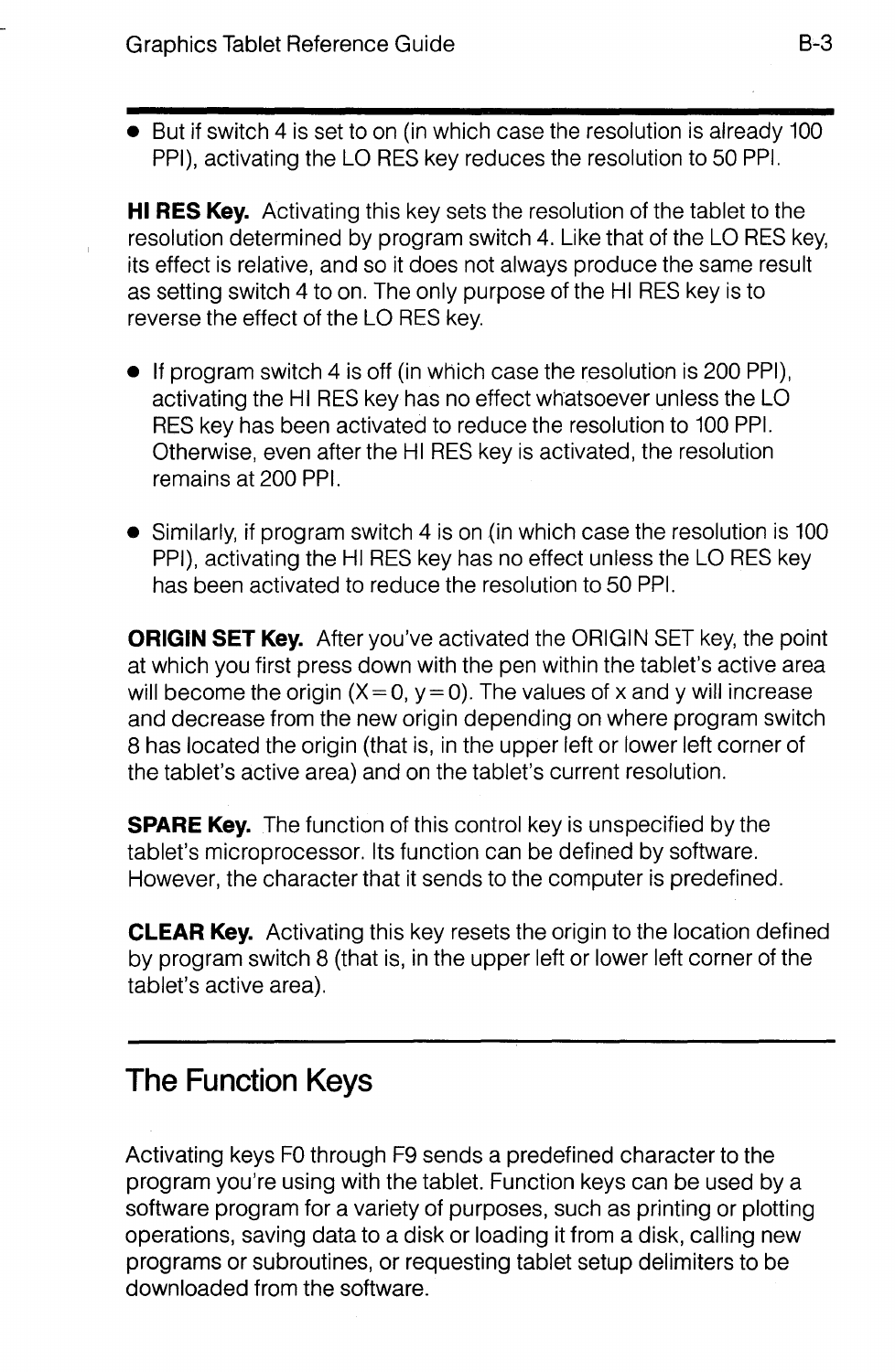### **Appendix C**

## **The RS-232-C Interface Connector**

The RS-232-C cable that comes with your Graphics Tablet is equipped with a 25-pin female connector (type DB-25S).

| PIN# | <b>TABLET FUNCTION</b>      | PIN# | <b>TYPICAL COMPUTER</b><br><b>FUNCTION</b> |
|------|-----------------------------|------|--------------------------------------------|
| 1    | Ground/Return (Shield)      |      | Ground                                     |
| 2    | Receive Data In             | 2    | Transmit Data Out                          |
| 3    | Transmit Data Out           | З    | Receive Data In                            |
| 4    | Clear to Send (Optional)    | 4    | Request to Send                            |
| 5    | Tied to +12VDC, 300 Ohms    | 5    | Clear to Send                              |
| 6    | Tied to +12VDC, 300 Ohms    | 6    | Data Set Ready                             |
| 7    | Signal Ground               | 7    | Signal Ground                              |
| 8    | Tied to +12VDC, 300 Ohms    | 8    | Carrier Detector                           |
| 20   | Tied to $+12VDC$ , 300 Ohms | 20   | Data Terminal Ready                        |
| 9    | $+12VDC$                    | 9    | $+12VDC$                                   |
| 10   | $+5VDC$                     | 10   | $+5VDC$                                    |
| 18   | $-12VDC$                    | 18   | $-12VDC$                                   |

Table 4: The pin configuration of the RS-232-C connector

The connector is normally shipped as shown above, with pin 4 disconnected. The tablet does not require a "clear to send" signal to operate. If pin 4 is connected, you must have a logic one input or the tablet will be inhibited.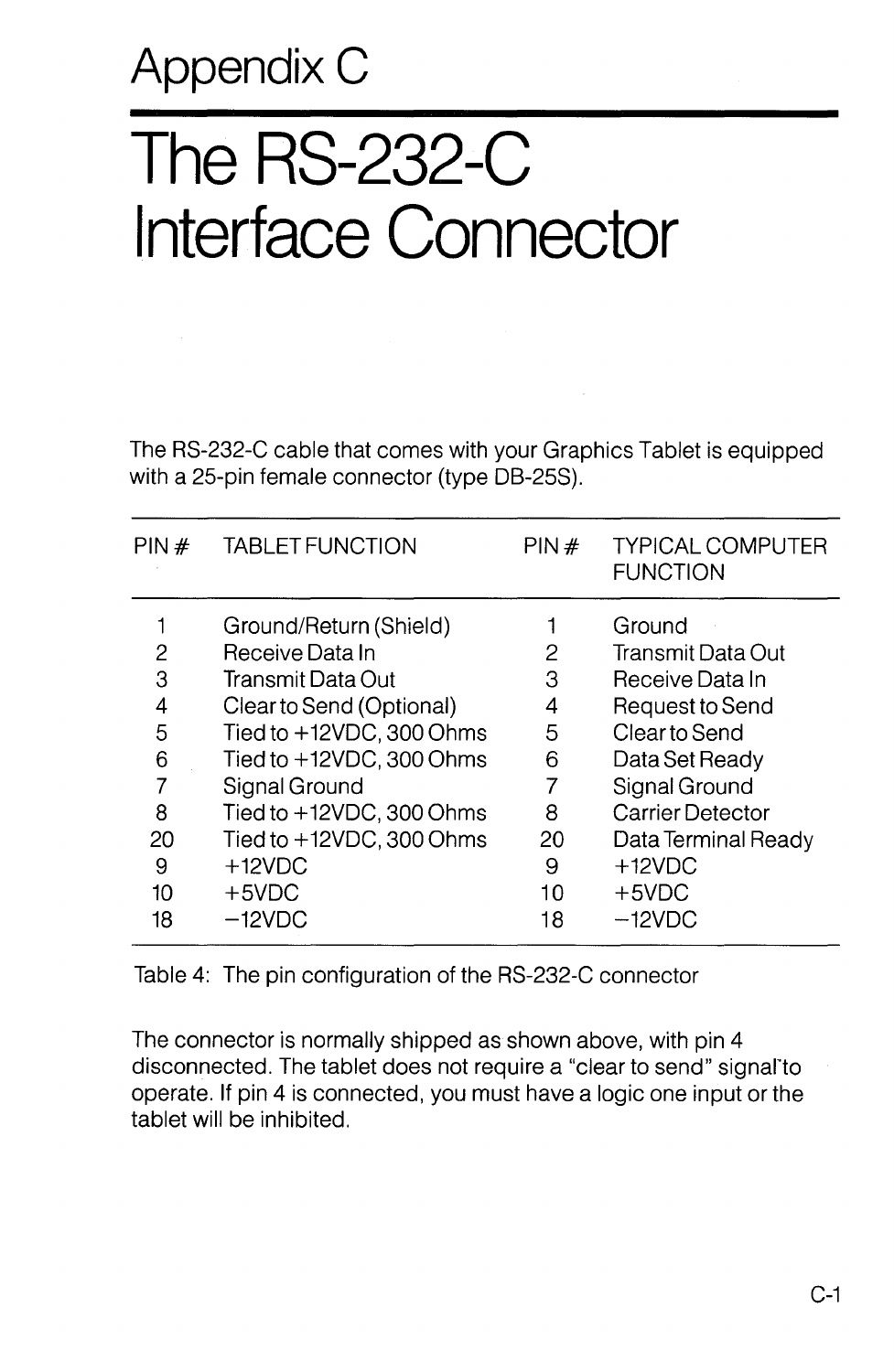## **Appendix 0**

# **Specifications**

| Performance        | Resolution                                                | Programmable to 200<br>points per inch                                                    |  |
|--------------------|-----------------------------------------------------------|-------------------------------------------------------------------------------------------|--|
|                    | Accuracy                                                  | $\pm$ .025 inch                                                                           |  |
|                    | Conversion rate                                           | To 200 x and y coordinate<br>pairs plus status per second                                 |  |
| Active Area        | Writing area                                              | 8.5 x 11 inches (216 x 280 mm)                                                            |  |
|                    | Menu keyboard                                             | 20 positions on 1 x 11-inch area<br>$(34 \times 280 \text{ mm})$                          |  |
| Transducer         | Pen                                                       | Equipped with dry stylus (can<br>be replaced with Fisher Space<br>Pen cartridge with ink) |  |
| Modes of operation | Switch selectable<br>power on or reset<br>(default) modes | Auto, Draw, Point, Delta, and<br>external                                                 |  |
|                    | Menu selectable                                           | Auto, Draw, Point, Delta,<br>Resolution, and Origin                                       |  |